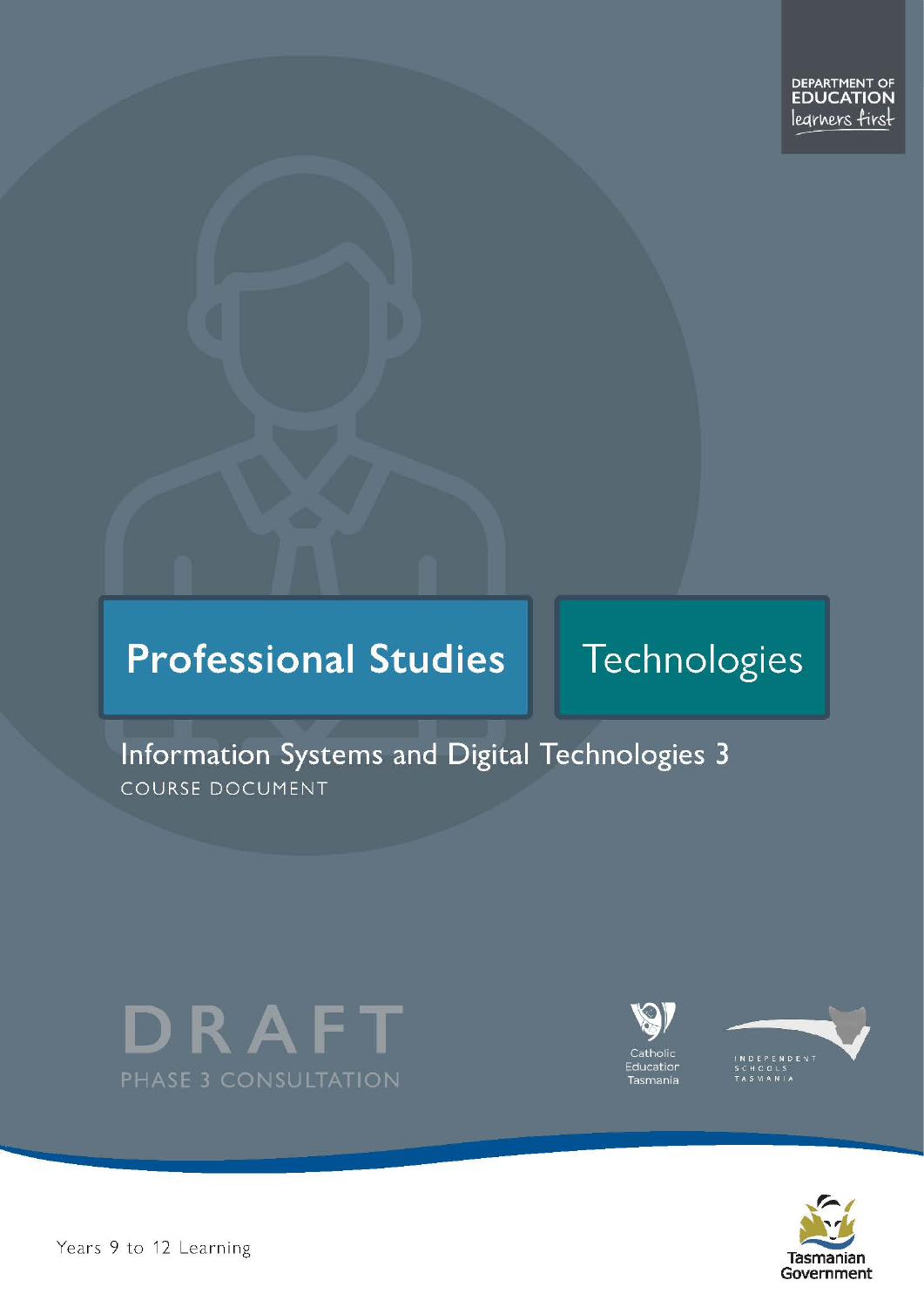# Table of Contents

Phase 3 Consultation Draft Published: March 2021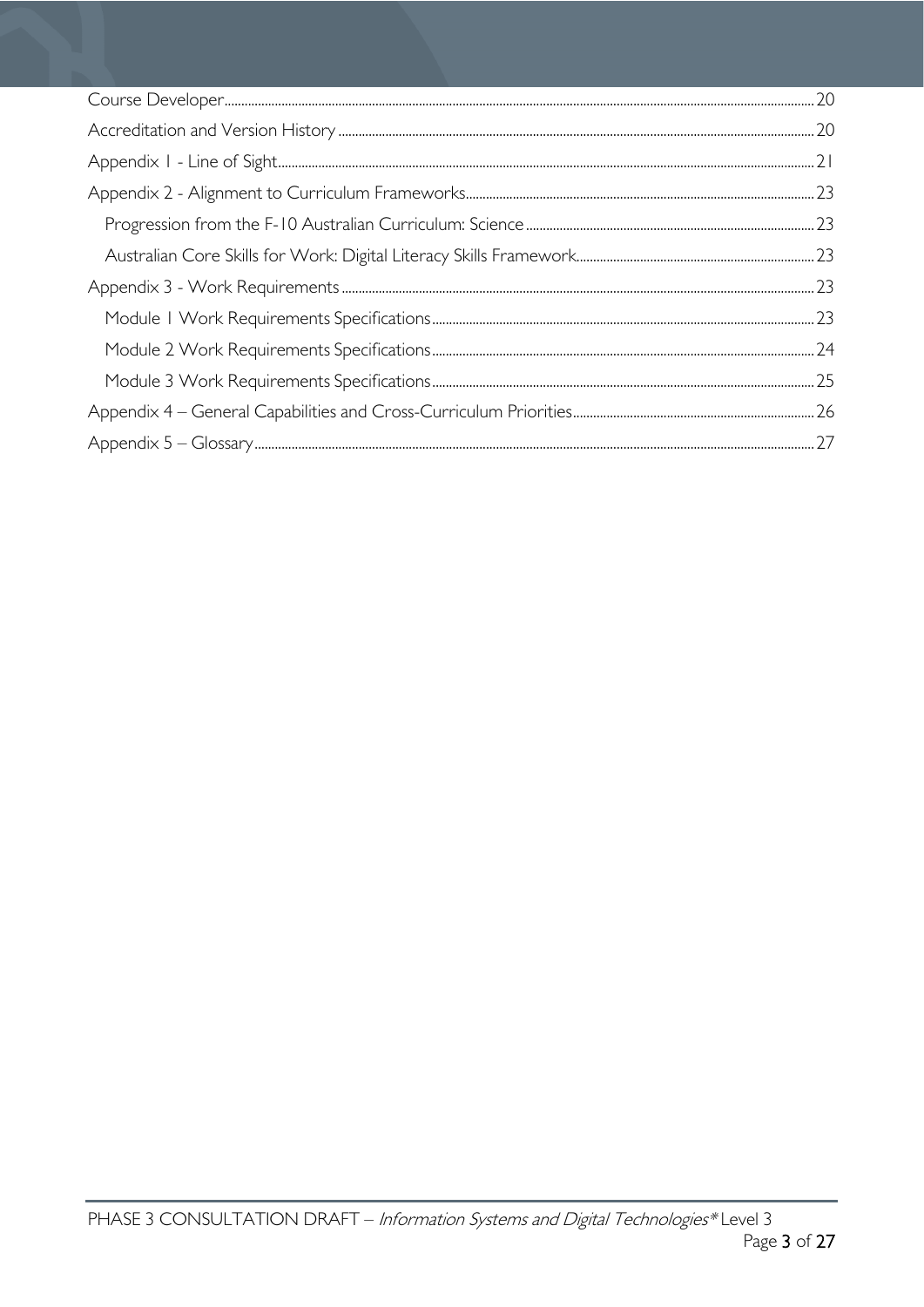# <span id="page-3-0"></span>Information Systems and Digital Technologies\*, 150 hours – Level 3

\*There is a proposed name change for this course to Digital Management and Leadership

This course is the Level 3 component of the *Digital Management and Leadership*\* program.

### <span id="page-3-1"></span>Aims

The purpose of Years 9 to 12 [Education](https://publicdocumentcentre.education.tas.gov.au/library/Shared%20Documents/Years-9-to-12-Education-Framework.pdf) is to enable all students to achieve their potential through Years 9 to 12 and beyond in further study, training or employment.

Years 9 to 12 Education enables: Personal Empowerment, Cultural Transmission, Preparation for Citizenship and Preparation for Work.

This course supports the principles of Access, Agency, Excellence, Balance, Support and Achievement as part of a range of programs that enables students to access a diverse and highly flexible range of learning opportunities suited to their level of readiness, interests and aspirations.

Courses aligned to the Years 9 to 12 Curriculum [Framework](https://publicdocumentcentre.education.tas.gov.au/library/Shared%20Documents/Education%209-12%20Frameworks%20A3%20WEB%20POSTER.pdf) belong to one of the five focus areas of Discipline-based Study, Transdisciplinary Projects, Professional Studies, Work-based Learning and Personal Futures.

Digital Management and Leadership\*Level 3 is a Professional Studies course.

### <span id="page-3-2"></span>Focus Area – Professional Studies

Professional Studies bridges academic courses and career-related study to provide students with a combination of academic and practical knowledge, skills and understanding to pursue a particular pathway of interest. Courses integrate exposure to professional environments, processes and practice through inquiry based learning. Professional Studies reflect professional processes and standards and provide learners with an equivalent experience to that of someone working within that profession Professional Studies enhances students cognitive capacity, efficacy, creativity and craftsmanship in readiness for higher education, internships, apprenticeships, or work in a designated field of interest. Professional Studies courses connect with recognised professional study pathways and contextually align with key Tasmanian industry sectors.

Professional Studies courses have three key features that guide teaching and learning:

- exposure to professional practice
- ideation, research, discovery and integrated learning
- production and sharing replicating a professional paradigm.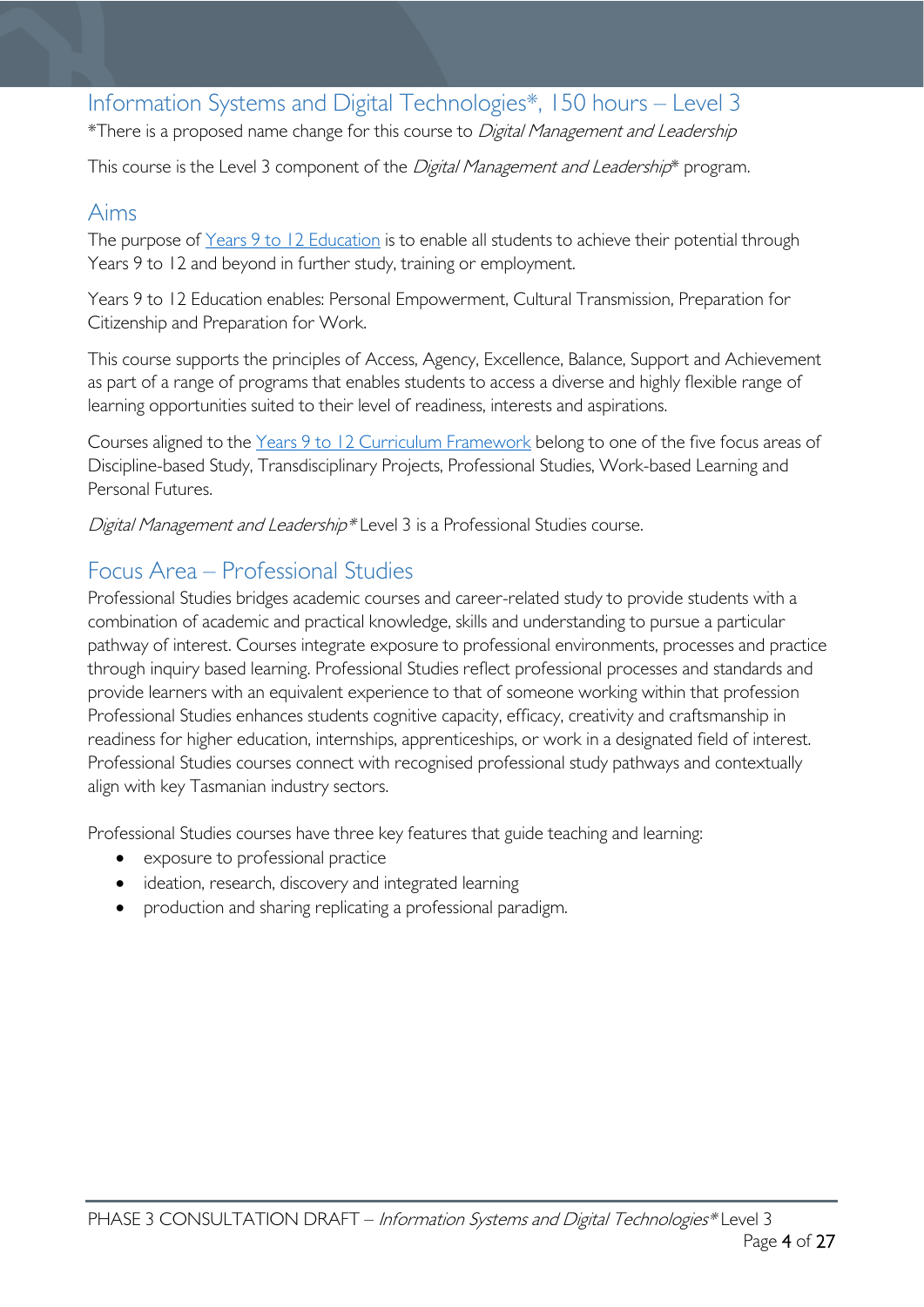

In this course learners will do this by:

- developing an understanding of how organisations manage, use and organise data to solve a range of information problems
- develop specialised knowledge and understanding of transferable tools and techniques that support problem solving and project management
- use a variety platforms and applications to solve problems, creatively manage and retrieve information and communicate effectively
- replicate a professional paradigm by working in collaborative teams, responding to client-driven briefs, conducting user-centred research and communicating using professional standards.

## <span id="page-4-0"></span>Rationale

The technology landscape is dynamic and evolving and information systems play a critical role in organisations and businesses, enabling opportunities for innovative and enterprising individuals to respond to emerging digital transformation through the analysis, creation, implementation, testing and management of information systems. The *Digital Management and Leadership\** program will enable learners to be well-informed, analytical consumers of digital information and technology and to become confident creators of systems solutions.

Through studies in *Digital Management and Leadership\**, learners develop an understanding of the importance of data and information and how it is processed and communicated through hardware and software applications to solve a range of information problems. They will investigate information systems; past, current and emerging and engage in an exploration of the IT profession and the wideranging career opportunities that exist within organisations.

Through authentic project work using a systems development process, learners studying Digital *Management and Leadership\** will gain a broad range of skills including project management, collaboration, communication and critical and creative thinking. Students consider organisational or business needs and opportunities through the lens of both human-human and human–computer interactions and evaluate solutions from the perspective of user experience, considering security, social context, legal and ethical requirements and sustainability.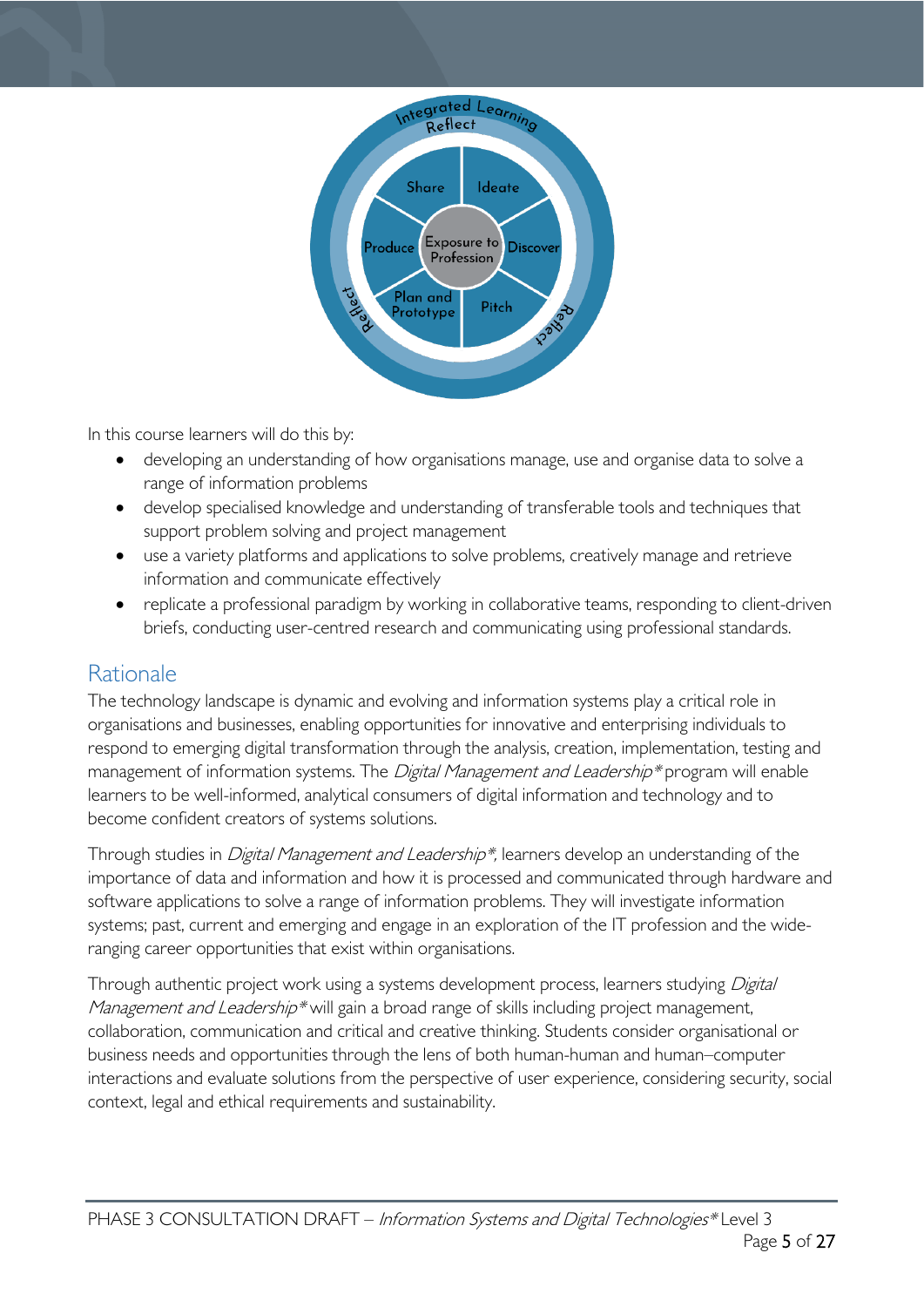Study of Digital Management and Leadership\* will support students to develop an understanding of the impact of information technologies on society both locally and globally and provides opportunities for learners to develop skills that will prepare them for a variety of post-school opportunities.

# <span id="page-5-0"></span>Integration of General Capabilities and Cross-Curriculum Priorities

The general capabilities addressed specifically in this course are:

- Critical and creative thinking  $\mathbb{C}$
- Ethical understanding  $\div$
- Information and communication technology capability  $\cdot \star$
- Intercultural understanding  $\frac{c_3}{ }$
- Literacy  $\blacksquare$
- $\bullet$  Numeracy  $\frac{1}{24}$
- Personal and social capability  $\ddot{\ddot{}}$

The cross-curriculum priorities enabled through this course are:

- Aboriginal and Torres Strait Islander Histories and Cultures  $\mathcal$
- Asia and Australia's Engagement with Asia **MA**
- Sustainability  $\triangleleft$

# <span id="page-5-1"></span>Course Description

Digital Management and Leadership\* Level 3 is a course for learners who would like to broaden their knowledge and understanding of the role of digital transformation in organisational success and the skills leaders and managers require to embrace organisational change. Through authentic problem solving, practical application and work exposure, this course enables learners to develop the transferable capacities needed to develop both the technical and strategic tool kits essential for future digital managers and leaders in the IT sector and a wide range of organisations.

Learners will use a Systems Development Lifecycle to analyse a problem and design, develop and evaluate a solution in relation to client requirements.

Study of Digital Management and Leadership\* Level 3 promotes experimentation, agile ways of working and a growth mindset.

There are three main topics in the course corresponding to three modules of learning:

- Digital transformation
- Data-driven design
- Creative intelligence

## <span id="page-5-2"></span>Pathways

This course is designed for learners who are interested in studying project management and systems development.

Digital Management and Leadership\* Level 2 provides a foundation for Digital Management and Leadership\* Level 3. Digital Management and Leadership\* Level 3 furthers learner understandings established through study of Australian Curriculum: Digital Technologies ( $p - 10$ ).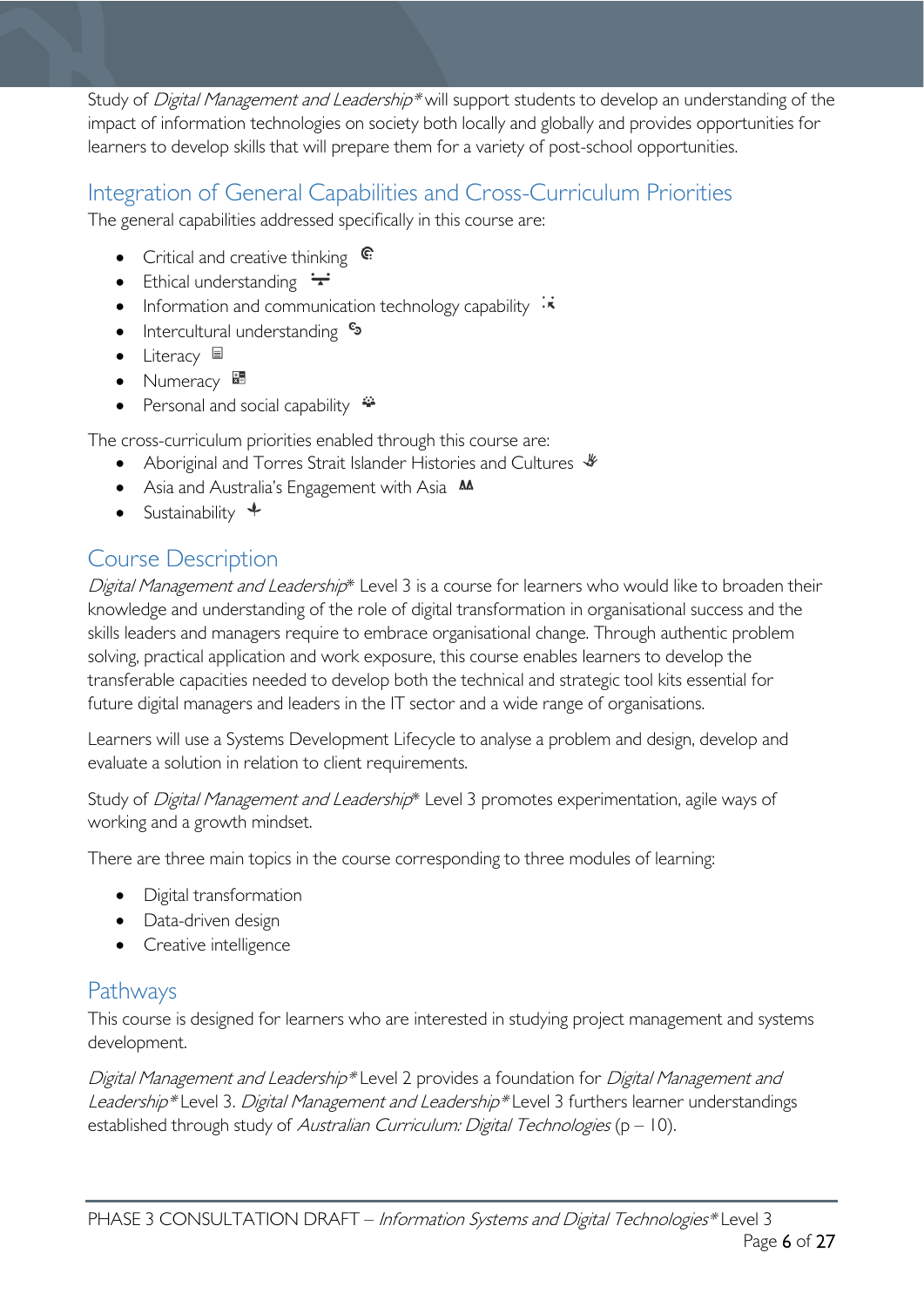Complementary courses in Years 11 and 12 include Computer Science, Accounting, Business Studies, Economics, Legal Studies, and appropriate courses from the learning areas of English, Mathematics and Science.

Digital Management and Leadership\* provides a useful background to learners considering a wide range of future pathways including tertiary and vocational studies. Examples of possible future areas include but are not limited to: Information Technology; Business; Health; Law; Commerce; Engineering; Education; Arts; and Sciences.

### <span id="page-6-0"></span>Course Requirements

It is essential that learners undertaking this course have the opportunity to work collaboratively (faceto-face and/or electronically).

Learners undertaking this course must be able to interact confidently with a contemporary personal computer system in a school/college environment.

Learners require access to the following resources to be able to demonstrate the outcomes:

- appropriate laptop, notebook or desktop computers
- printers
- internet
- a range of software tools that may include database software, local web servers, content management systems and developer tools.

In many cases the actual software will be identified by the learner as part of their learning.

In some cases, this may require:

- learners to have the technical ability and permission to instal software onto a computer
- computers that are isolated from the main computing environment, to maintain network security.

# <span id="page-6-1"></span>Course Structure, Delivery and Progression

### <span id="page-6-2"></span>Structure

This course consists of three 50-hour modules.

Modules Available Core Module 1: Digital transformation Core Module 2: Data driven design Core Module 3: Creative intelligence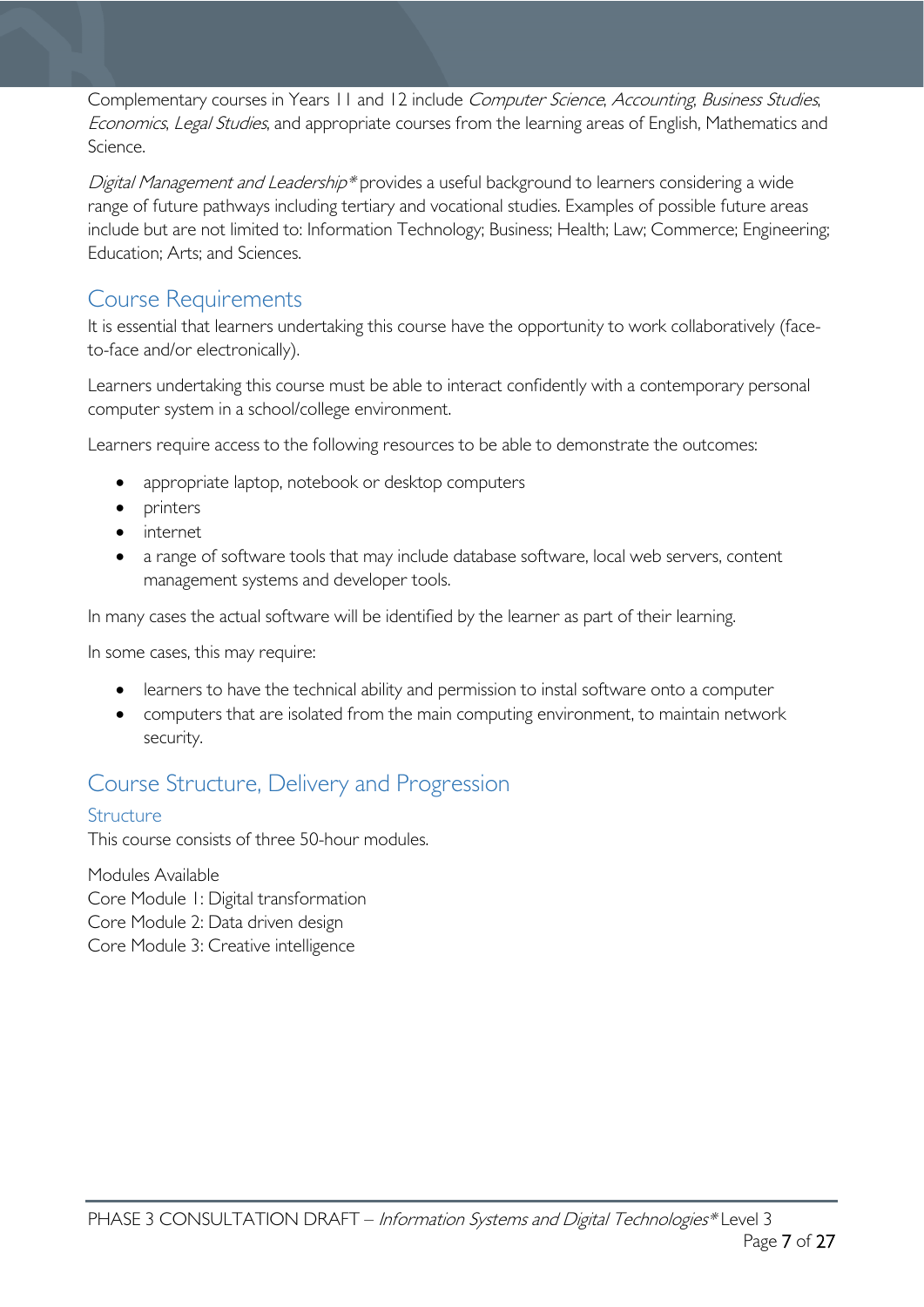

#### <span id="page-7-0"></span>**Delivery**

Modules 1 and 2 should be delivered before Module 3. There is no other prescribed order.

### <span id="page-7-1"></span>Developmental Progression

Module 1 introduces the learner to key ideas, concepts, skills, knowledge and understanding. Module 2 enables the learner to build upon these key ideas, concepts, skills, knowledge and understanding. Module 3 enables the learner to further build on these key ideas, concepts, skills, knowledge and understanding.

The progression of learning is evidenced through assessment opportunities which provide feedback to promote further learning. A culminating performance of understanding is reflected in the final work requirements.

# <span id="page-7-2"></span>Module 1 - Digital transformation

This module introduces the specialist knowledge and skills required to explore opportunities and novel solutions to challenges faced by organisations using agile teamwork and project management methodologies and techniques.

#### <span id="page-7-3"></span>Module 1 Learning Outcomes

On successful completion of this module, learners will be able to:

- 1. analyse and effectively apply a systems development process in response to an identified problem
- 2. analyse and apply personal leadership and project management skills when working independently and collaboratively with others
- 3. evaluate and engage confidently with components of information systems to achieve digital solutions
- 4. describe and analyse the role of creativity, innovation intrapreneurship and or enterprise in digital careers

#### <span id="page-7-4"></span>Module 1 Content

#### Exposure to professional practice

- project management methodologies and techniques
- personal leadership skills within agile teams
- leadership and change management theories
- safe work practices and procedures relevant to the use of digital technologies
- explore the role of creativity, innovation and enterprise/intraprise in digital careers.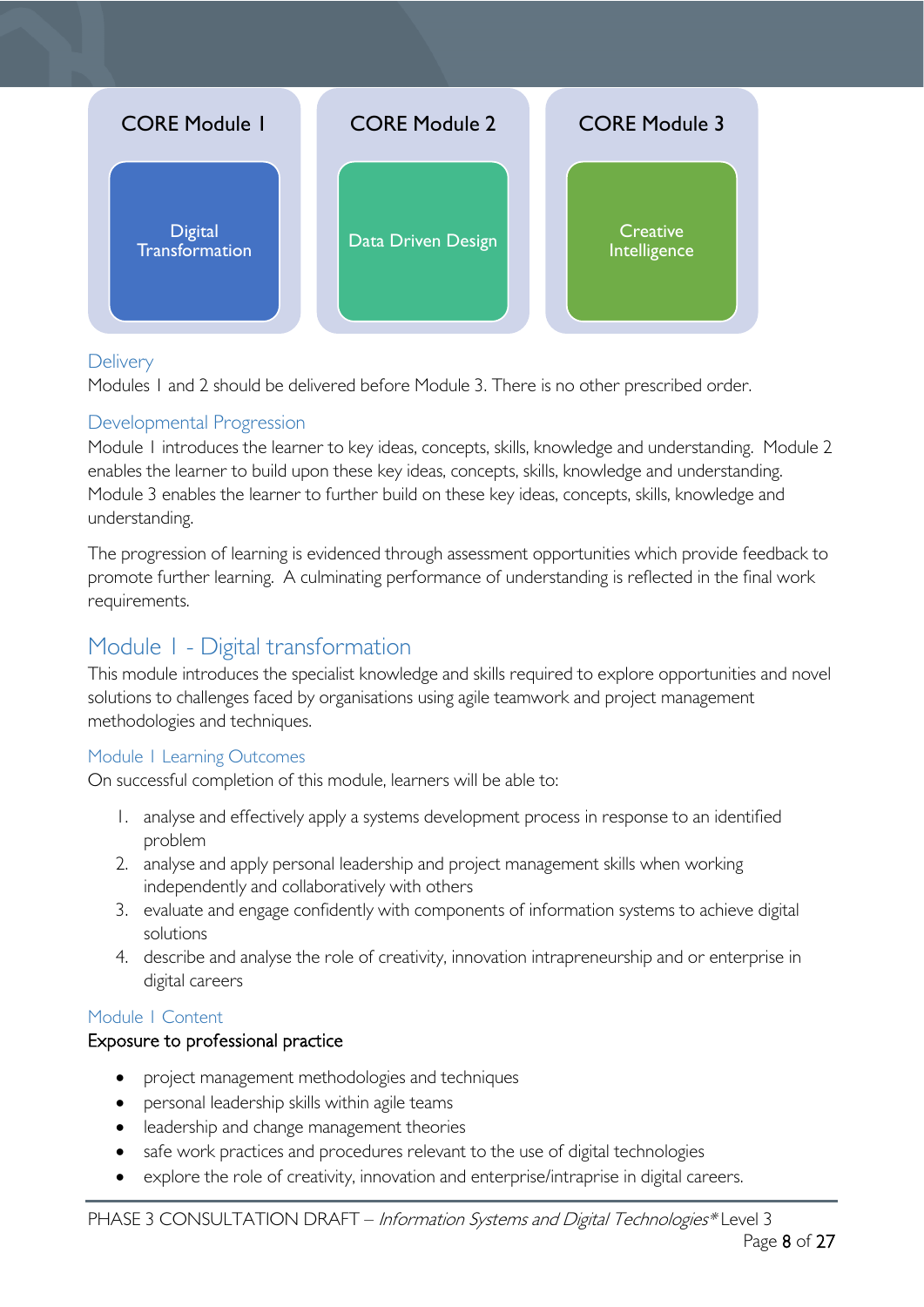#### Ideation, research, discovery and integrated learning

- use a systems development process to produce a solution:
	- o analysis determining what is required to solve a problem. It involves identifying the solution requirements, constraints and scope.
	- o design determining how the solution requirements will function and appear. It involves developing evaluation criteria; designing the functionality, appearance and user interface of the solution; and designing the tests to ensure that requirements can be met.
	- o development involves transforming the requirements and designs into a working information system solution. It involves the manipulation and validation of data, testing to ensure the solution meets requirements and generating documentation to support the use of the solution.
	- o evaluation involves determining the degree to which the systems solution has met requirements. It involves evaluating the solution against the evaluation criteria to see how well it meets requirements and a strategy to evaluate the solution after implementation.

Note: when creating solutions, this methodology can be applied as a single stage-by-stage problemsolving process or can be applied to each iteration of an agile problem-solving process.

#### Production and sharing replicating a professional paradigm.

- project management skills
- reflective practices
- agile teamwork
- research based multimodal presentation.

Learners will investigate the key drivers of digital transformation and consider the pros and cons of the digital technologies driving advancement. They will use computational thinking to respond to a need or opportunity and analyse the components and characteristics of information systems, making judgements about the suitability of the components for the creation of novel solutions. Learners will use an agile teamwork approach to systems development and clearly articulate strategies to promote effective teamwork and prepare, document and monitor project plans.

#### Key knowledge

- the nature, function and interrelationship of data, hardware and software systems
- goals and objectives of organisations and information systems
- development of design specifications
- the role of digital innovation, enterprise and or intraprise in organisations
- agile project management methodologies and techniques
- leadership and group management within agile teams
- problem solving approaches
- reflection strategies.

Key skills

select and use appropriate hardware and software tools when developing information systems solutions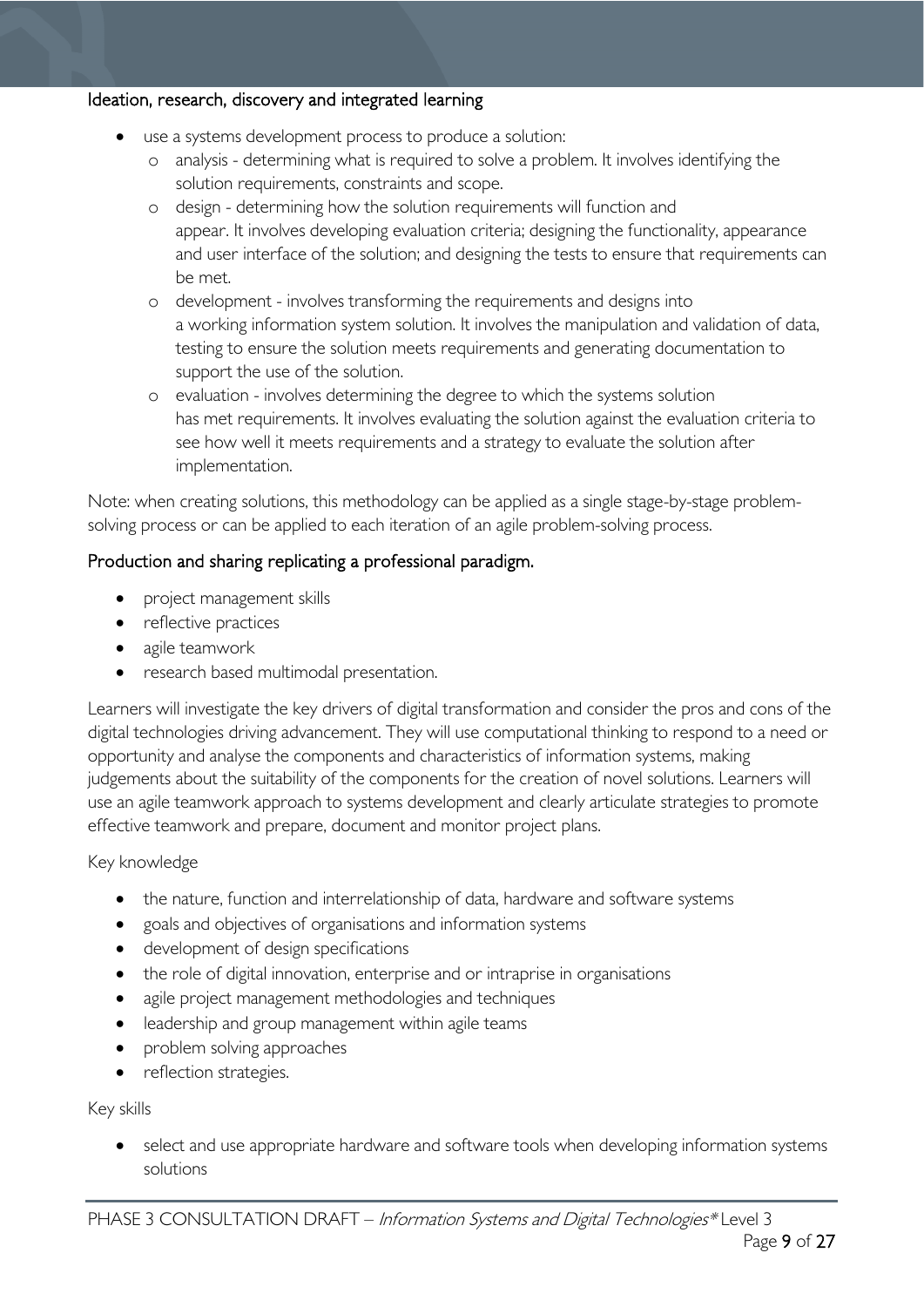- interpret solution requirements and designs to develop digital solutions
- generate alternative design ideas
- document design specifications
- develop evaluation criteria to select and justify preferred designs
- communicate with an audience and stakeholders
- reflection.

#### <span id="page-9-0"></span>Module 1 Work Requirements

The work requirements of a course are processes, products or performances that provide a significant demonstration of achievement that is measurable against the course's standards. Work requirements need not be the sole form of assessment for a module.

This module includes one (1) extended response - industry excursion/incursion and one (1) product (journal + annotated prototype or proof of concept) as work requirements.

See Appendix 3 for summary of Work Requirement specifications for this course.

#### <span id="page-9-1"></span>Module 1 Assessment

This module will assess criteria 1, 2, 3, 4.

### <span id="page-9-2"></span>Module 2 - Data driven design

This module focuses on using data to solve problems through the application of a Systems Development Lifecycle (SDLC) working in collaborative teams (face-to-face and online).

#### <span id="page-9-3"></span>Module 2 Learning Outcomes

On successful completion of this module, learners will be able to:

- 1. analyse and effectively apply a systems development process in response to an identified problem
- 2. analyse and apply personal leadership and project management skills when working independently and collaboratively with others
- 3. evaluate and engage confidently with components of information systems to achieve digital solutions
- 5. analyse the role digital technologies play in societal and organisational change.

#### <span id="page-9-4"></span>Module 2 Content

#### Exposure to professional practice

- data analytics
- analyse the role digital technologies play in societal and organisational change
- explore, test, and learn from failure
- collaborative teams.

#### Ideation, research, discovery and integrated learning

- investigate and analyse a need or opportunity and produce a specification
- data collection, analysis and storage
- $\bullet$  SDLC
- developing physical and or software solutions.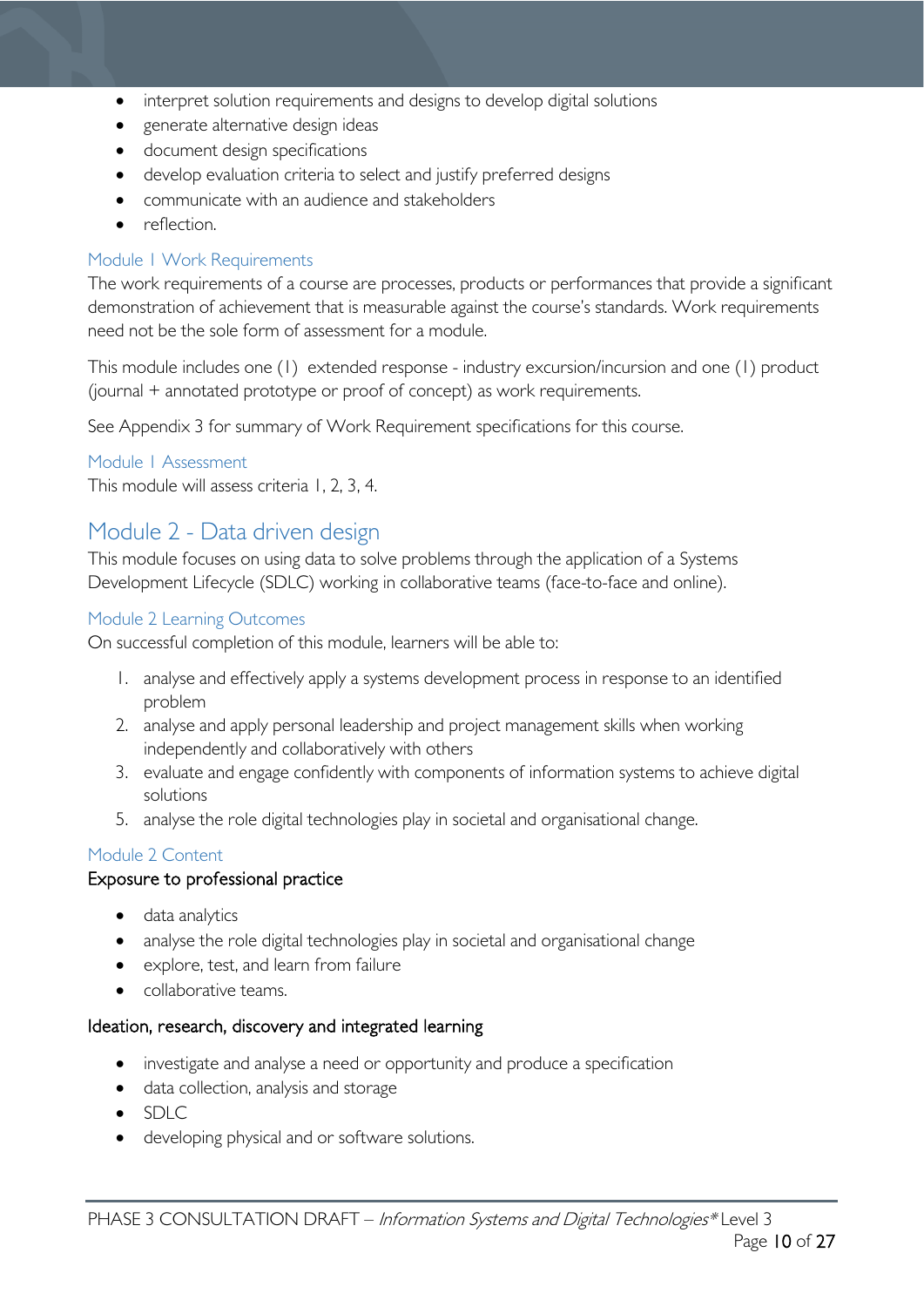#### Production and sharing replicating a professional paradigm

- communicate with a user/client to understand and analyse user experience (UX)
- develop solutions that meet functional and non-functional requirements
- document specifications and solutions
- evaluate solutions
- evaluate own performance.

Learners will analyse the role of digital technologies and change. They will engage with at least two systems tasks, one of which will provide an opportunity to analyse and evaluate information systems development security strategies within an organisation and recommend a risk management plan to improve current practices. Learners will explore the role of failure in digital transformation journeys. Finally, they will reflect on their leadership and management skills and develop, monitor and assess individual and group goals and strategies for effective teamwork.

#### Key knowledge

- characteristics of development trends
- methods and techniques for data collection and analysis
- the use of digital technologies including advanced functions
- emerging trends in digital systems and the importance of innovation to organisations technologies driving digital transformation, such as artificial intelligence (AI), Internet of Things (IoT), Blockchain and Big Data analytics
- risk analysis methodologies
- project management methodologies and techniques
- techniques for documenting the development of solutions.

#### Key skills

- intra and interpersonal skills
- computational thinking, including abstraction
- data analysis
- iterative project-development techniques
- risk mitigation plans
- annotate designs when working on a digital product and/or digital solution.

#### <span id="page-10-0"></span>Module 2 Work Requirements

The work requirements of a course are processes, products or performances that provide a significant demonstration of achievement that is measurable against the course's standards. Work requirements need not be the sole form of assessment for a module.

This Module includes one (1) project - systems task and one (1) investigation (role of failure).

See Appendix 3 for summary of Work Requirement specifications for this course.

#### <span id="page-10-1"></span>Module 2 Assessment

This module will assess criteria 1, 2, 3, 5.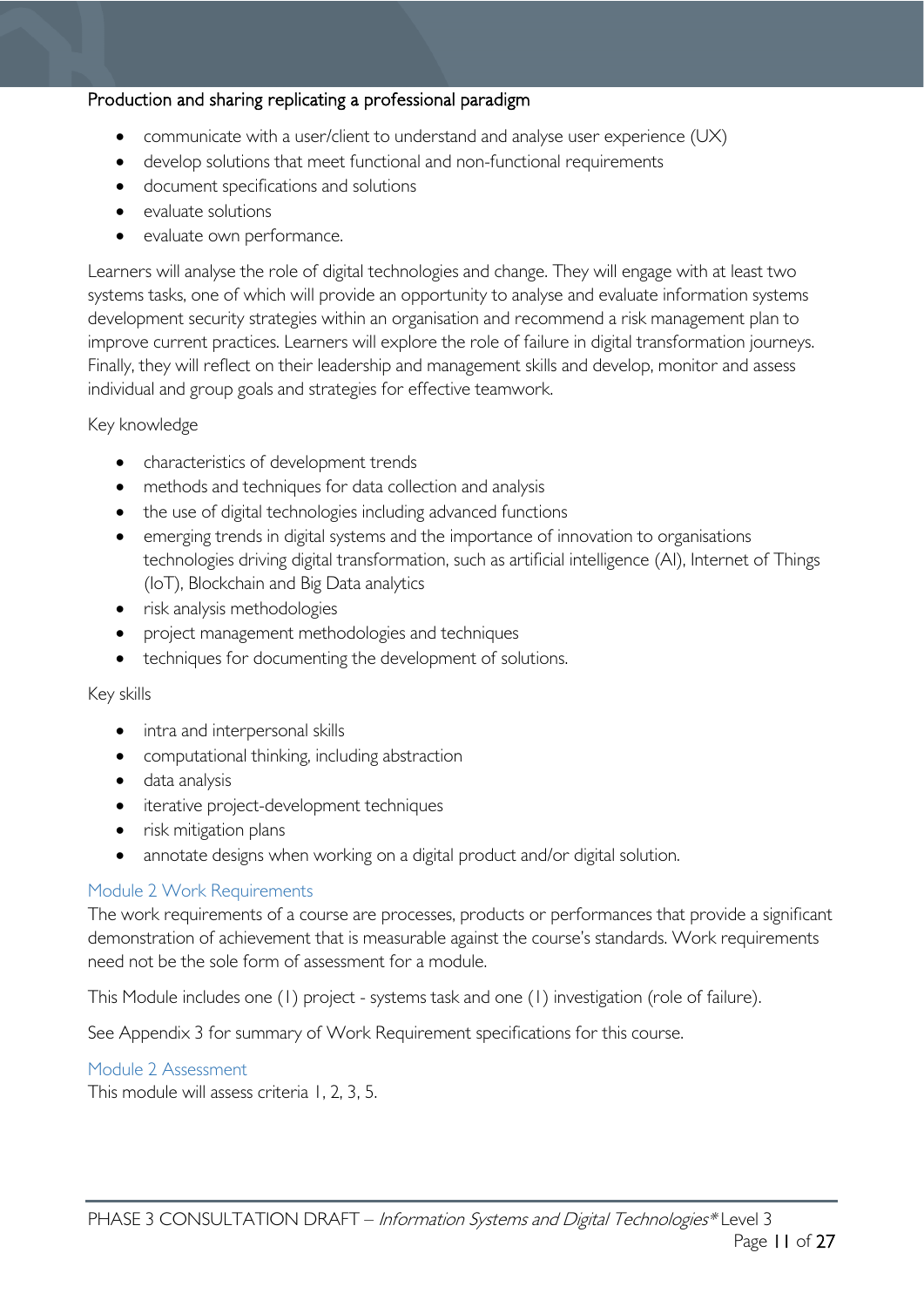# <span id="page-11-0"></span>Module 3 - Creative intelligence

In Module 3 learners will apply theoretical knowledge and practically demonstrate critical and creative thinking as they respond innovatively to a complex problem based or real-world case study. The case study will emphasise a professional approach requiring learners to exhibit teamwork, communication skills, team and personal management and accounting for ethics, privacy and information security.

#### <span id="page-11-1"></span>Module 3 Learning Outcomes

On successful completion of this module, learners will be able to:

- 1. analyse and effectively apply a systems development process in response to an identified problem
- 2. analyse and apply personal leadership and project management skills when working independently and collaboratively with others
- 3. evaluate and engage confidently with components of information systems to achieve digital solutions
- 6. analyse the social, ethical, legal, cultural and/or sustainability issues related to digital technologies and their effects on the individual, society and the environment.

#### <span id="page-11-2"></span>Module 3 Content

#### Exposure to professional practice

- analyse a case study
- produce a specification brief based on identified criteria
- project management
- collaborative teams.

### Ideation, research, discovery and integrated learning

- investigate and analyse a problem
- ways of thinking including computational, systems, design, critical and creative thinking
- use SDLC to produce an optimal solution
- use project management and problem-solving methodologies and techniques.

### Production and sharing replicating a professional paradigm

- document project management and problem-solving methodologies
- reflective journal
- produce a product or solution.

Learners will replicate a professional paradigm by establishing a team with clearly defined roles. The team will ideate and identify a problem, need, opportunity or situation that has an achievable innovative solution and create a design specification. Learners will pitch their concept to an audience before undertaking a systems design process to create and evaluate an optimised engineering design solution.

#### Key knowledge

- functions and capabilities of digital systems used by individuals and organisations
- economic issues involving emerging technologies, such as access, deskilling, job loss, misuse and sustainability
- ethical issues arising from data and information security practices
- the concept of intellectual property (IP)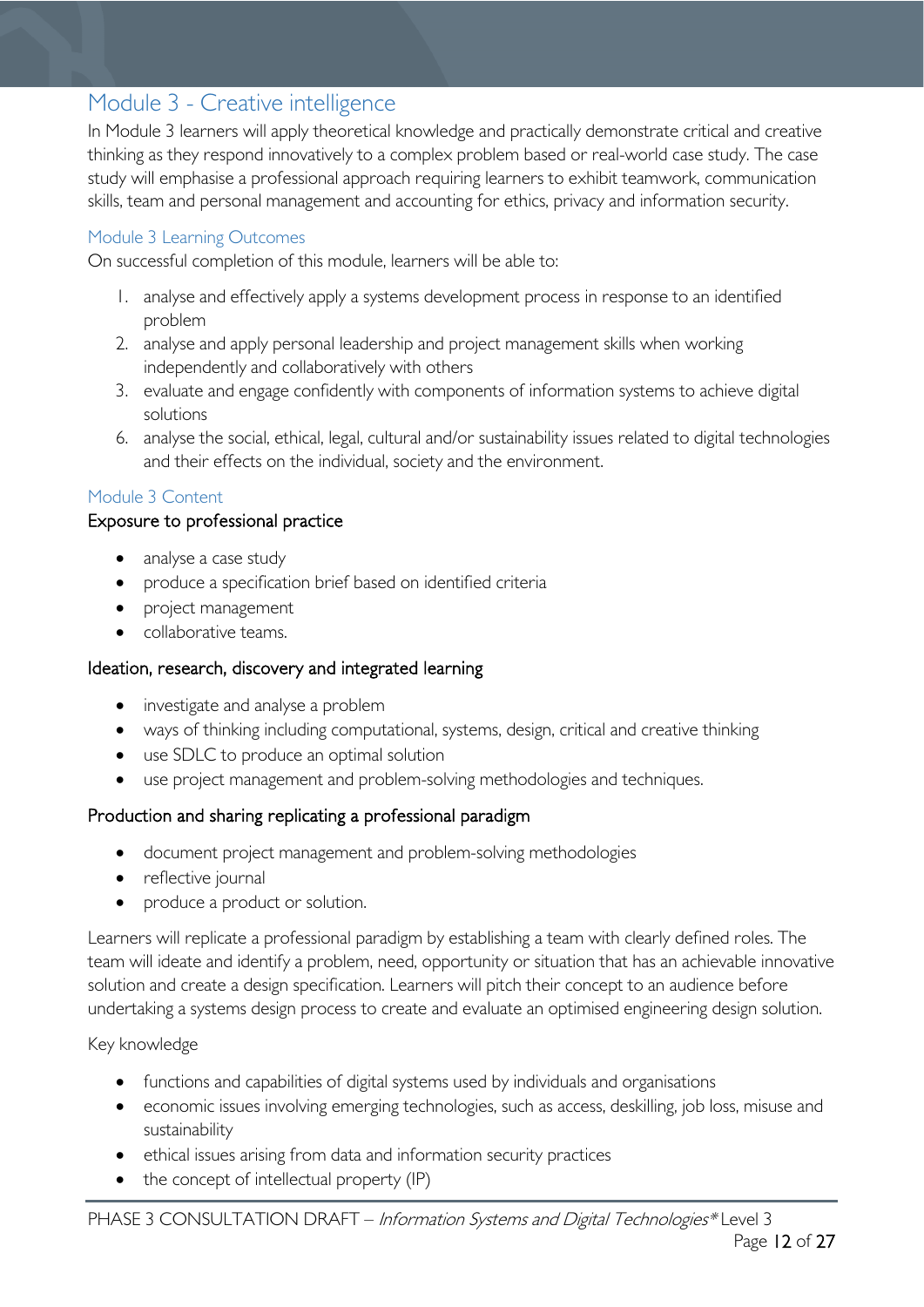• strategic planning in a professional and socially responsible manner.

#### Key skills

- investigate a problem, need or opportunity and identify potential users and purpose
- propose a range of methods to collect data for analysis
- analyse and document solution requirements to develop an innovative solution
- select and use appropriate design tools for generating solution designs
- develop an innovative solution using appropriate digital systems
- document the development of the solutions
- identify and discuss potential legal and ethical issues affecting the development of an innovative solution
- apply evaluation criteria and evaluate the efficiency and effectiveness of an innovative solution to meet a need or opportunity
- document, monitor and modify project plans
- ability to work independently and in collaborative teams in both physical and virtual environments.

#### <span id="page-12-0"></span>Module 3 Work Requirements

The work requirements of a course are processes, products or performances that provide a significant demonstration of achievement that is measurable against the course's standards. Work requirements need not be the sole form of assessment for a module.

This module includes one (1) extended learner project as work requirement.

See Appendix 3 for summary of Work Requirement specifications for this course.

#### <span id="page-12-1"></span>Module 3 Assessment

This module will assess criteria 1, 2, 3, 6.

### <span id="page-12-2"></span>Assessment

Criterion-based assessment is a form of outcomes assessment that identifies the extent of learner achievement at an appropriate end-point of study. Although assessment – as part of the learning program – is continuous, much of it is formative, and is done to help learners identify what they need to do to attain the maximum benefit from their study of the course. Therefore, assessment for summative reporting to TASC will focus on what both teacher and learner understand to reflect endpoint achievement.

The standard of achievement each learner attains on each criterion is recorded as a rating 'A', 'B', or 'C', according to the outcomes specified in the standards section of the course.

A 't' notation must be used where a learner demonstrates any achievement against a criterion less than the standard specified for the 'C' rating.

A 'z' notation is to be used where a learner provides no evidence of achievement at all.

Internal assessment of all criteria will be made by the provider. Providers will report the learner's rating for each criterion to TASC.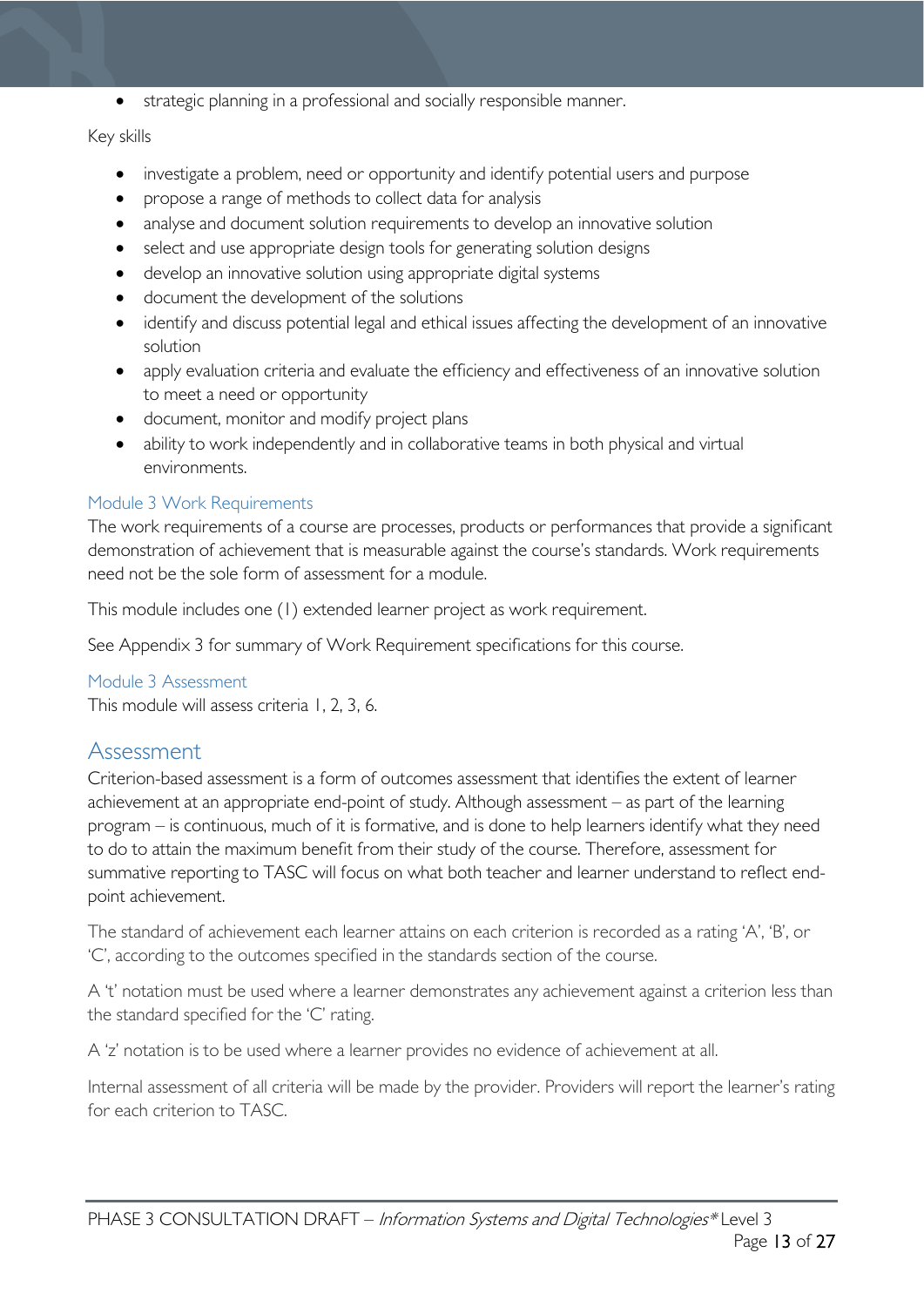TASC will supervise the external assessment of designated criteria which will be indicated by an asterisk (\*). The ratings obtained from the external assessments will be used in addition to internal ratings from the provider to determine the final award.

<span id="page-13-0"></span>Criteria

|                      | Module I | Module 2 | Module 3 | Notes                                                                |
|----------------------|----------|----------|----------|----------------------------------------------------------------------|
| Criteria<br>Assessed | 1,2,3,4  | 1,2,3,5  | 1,2,3,6  | Three common in all modules<br>and one focus criterion per<br>module |

The assessment for *Digital Management and Leadership*\* Level 3 will be based on the degree to which the learner can:

- 1. analyse and apply an iterative process to manage a systems development cycle and justify choices\*
- 2. analyse personal leadership and project management skills\*
- 3. justify choices of hardware components and application software to provide effective digital solutions\*
- 4. explain the role of creativity, innovation, intrapreneurship and or enterprise in organisations
- 5. explain the interrelationships between digital technologies and transformation
- 6. explain how digital solutions are utilised and their impact on society

\*denotes criteria that are both internally and externally assessed.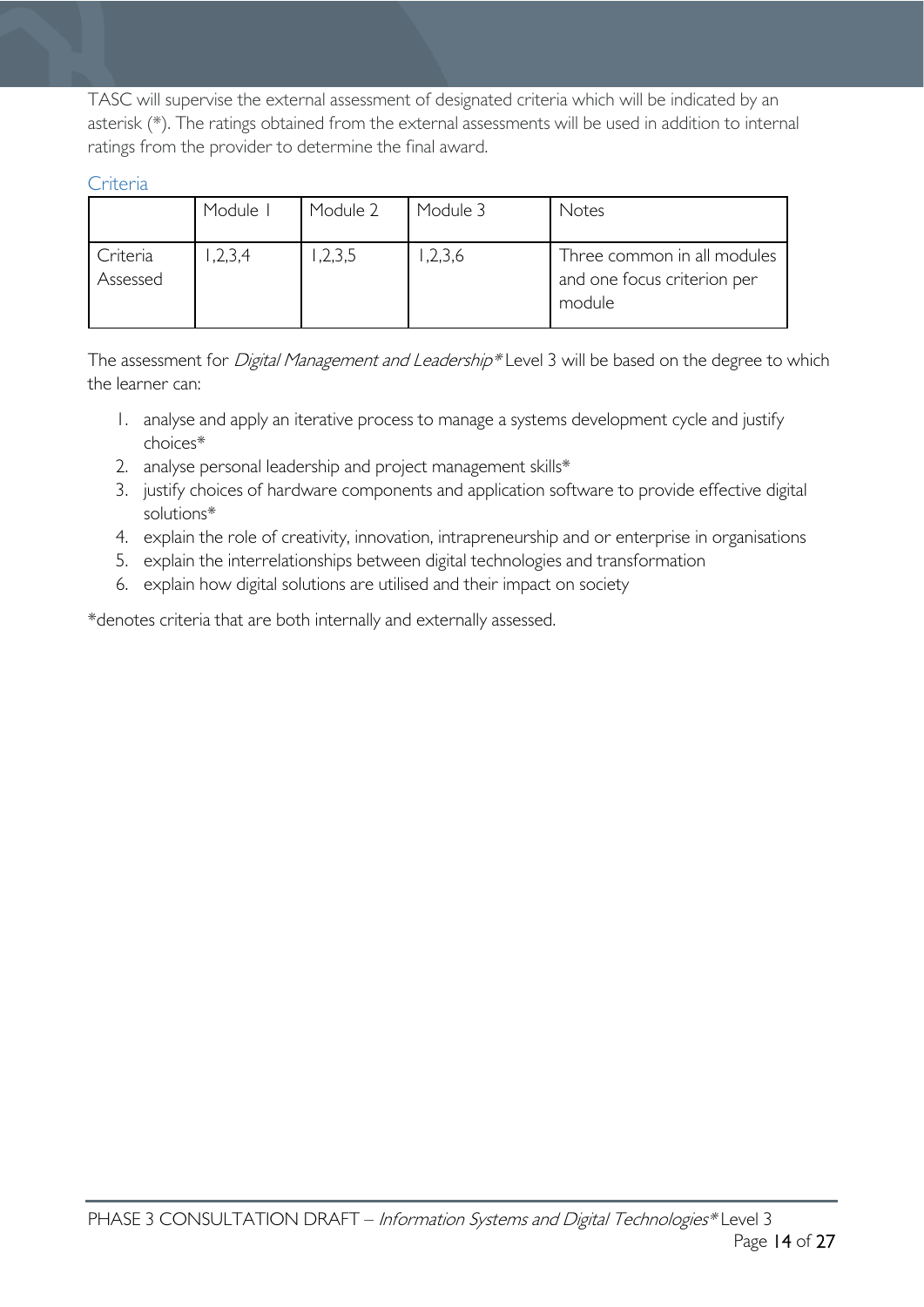### <span id="page-14-0"></span>Standards

Criterion 1: analyse and apply an iterative process to manage a systems development cycle and justify choices\*

This criterion is both internally and externally assessed.

| Rating C                                                                                                                                                                    | Rating B                                                                                                                                                            | Rating A                                                                                                                                                                                        |
|-----------------------------------------------------------------------------------------------------------------------------------------------------------------------------|---------------------------------------------------------------------------------------------------------------------------------------------------------------------|-------------------------------------------------------------------------------------------------------------------------------------------------------------------------------------------------|
| analyses data and information<br>to identify a limited range of<br>needs and opportunities for<br>the development of digital<br>information systems                         | analyses data and information<br>to identify and describe a<br>range of needs and<br>opportunities for the<br>development of digital<br>information systems         | reliably analyses data and<br>information to identify and<br>analyse a wide-range of<br>needs and opportunities for<br>the development of digital<br>information systems                        |
| creates design specifications<br>in response to data providing<br>some justification to support<br>ideas and choices                                                        | creates detailed design<br>specifications in response to<br>data providing justification to<br>support ideas and choices                                            | creates comprehensive<br>design specifications in<br>response to data providing<br>limited justification to support<br>ideas and choices                                                        |
| applies a limited range of data<br>manipulation and validation<br>strategies to create a working<br>solution and tests to ensure<br>the solution meets some<br>requirements | applies a range of data<br>manipulation and validation<br>strategies to create a working<br>solution and tests to ensure<br>the solution meets most<br>requirements | strategically applies a range of<br>data manipulation and<br>validation strategies and tests<br>to create and refine a<br>working solution justifying<br>how the solution meets<br>requirements |
| evaluates the suitability and<br>appropriateness of the<br>solution or prototype using<br>evaluation criteria and<br>explains some design<br>decisions.                     | analyses the suitability and<br>appropriateness of the<br>solution or prototype using<br>evaluation criteria and<br>justifies some design<br>decisions.             | critically analyses the<br>suitability and<br>appropriateness of the<br>solution or prototype using<br>evaluation criteria and<br>comprehensively justifies<br>design decisions.                |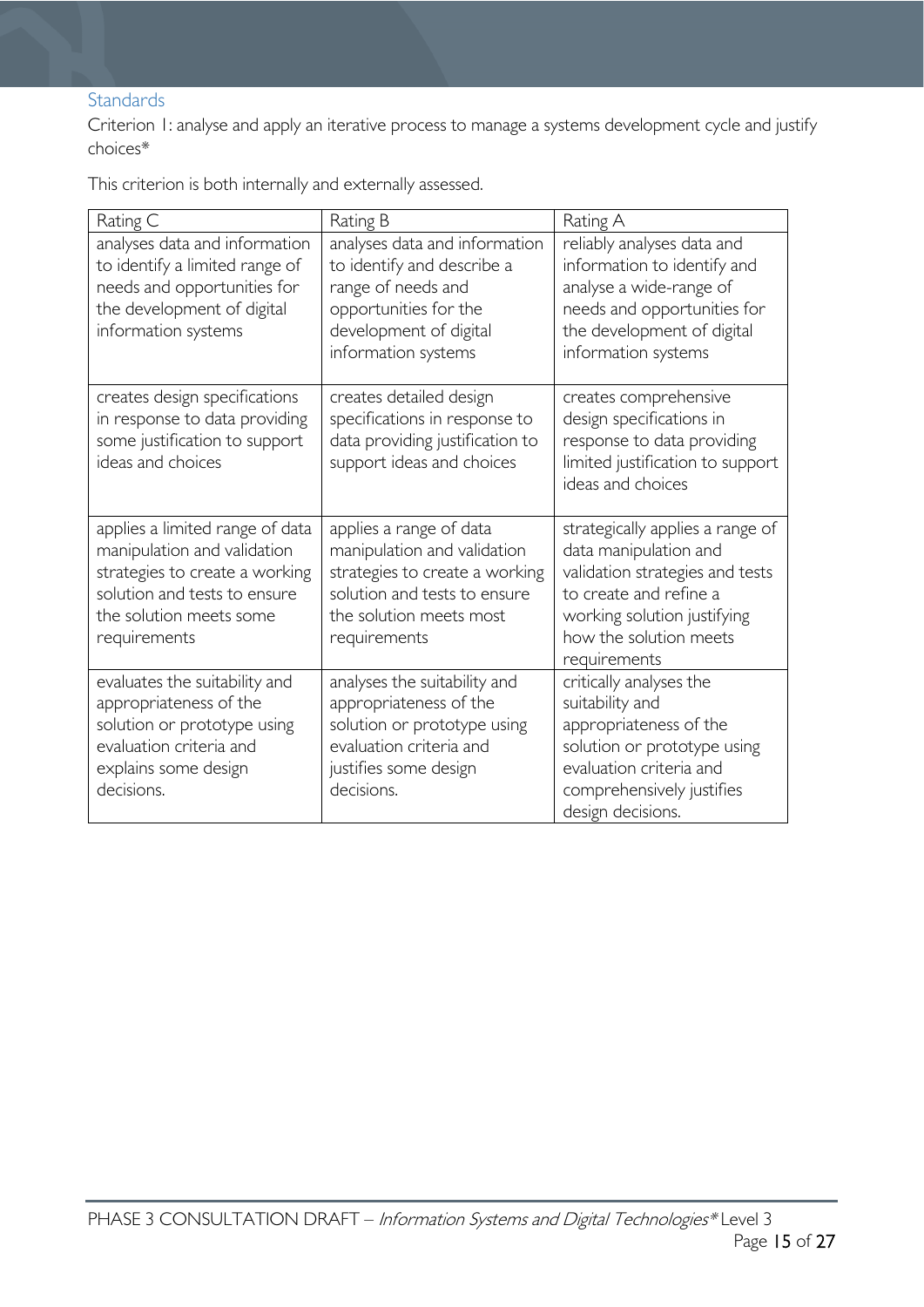Criterion 2: analyse personal leadership and project management skills\*

| Rating C                        | Rating B                        | Rating A                         |
|---------------------------------|---------------------------------|----------------------------------|
| describes a limited range of    | describes a range of            | analyses a range of leadership   |
| leadership theories and         | leadership theories and         | theories and evaluates how       |
| illustrates typical application | explains their appropriate      | these may be applied in a        |
| and situations                  | application in given situations | range of situations              |
| reflects on personal            | reflects and analyses personal  | reflects and critically analyses |
| leadership skills, roles and    | leadership skills, roles and    | personal leadership skills,      |
| responsibilities when working   | responsibilities when working   | roles and responsibilities       |
| independently and               | independently and               | when working independently       |
| collaboratively as a digital    | collaboratively as an effective | and collaboratively as an        |
| leader                          | digital leader                  | effective digital leader         |
| explains project management     | analyses project management     | critically analyses project      |
| strategies, methodologies and   | strategies, methodologies and   | management strategies,           |
| procedures and describes        | procedures and explains their   | methodologies and                |
| their validity and reliability  | validity and reliability        | procedures and evaluates         |
|                                 |                                 | their validity and reliability   |
| selects and applies suitable    | selects, interprets and applies | selects, analyses and applies a  |
| communication techniques in     | a range of suitable             | range of targeted                |
| the development, planning,      | communication techniques in     | communication techniques in      |
| production and presentation     | the development, planning,      | the development, planning,       |
| of ideas and projects.          | production and presentation     | production and presentation      |
|                                 | of ideas and projects.          | of ideas and projects.           |

This criterion is both internally and externally assessed.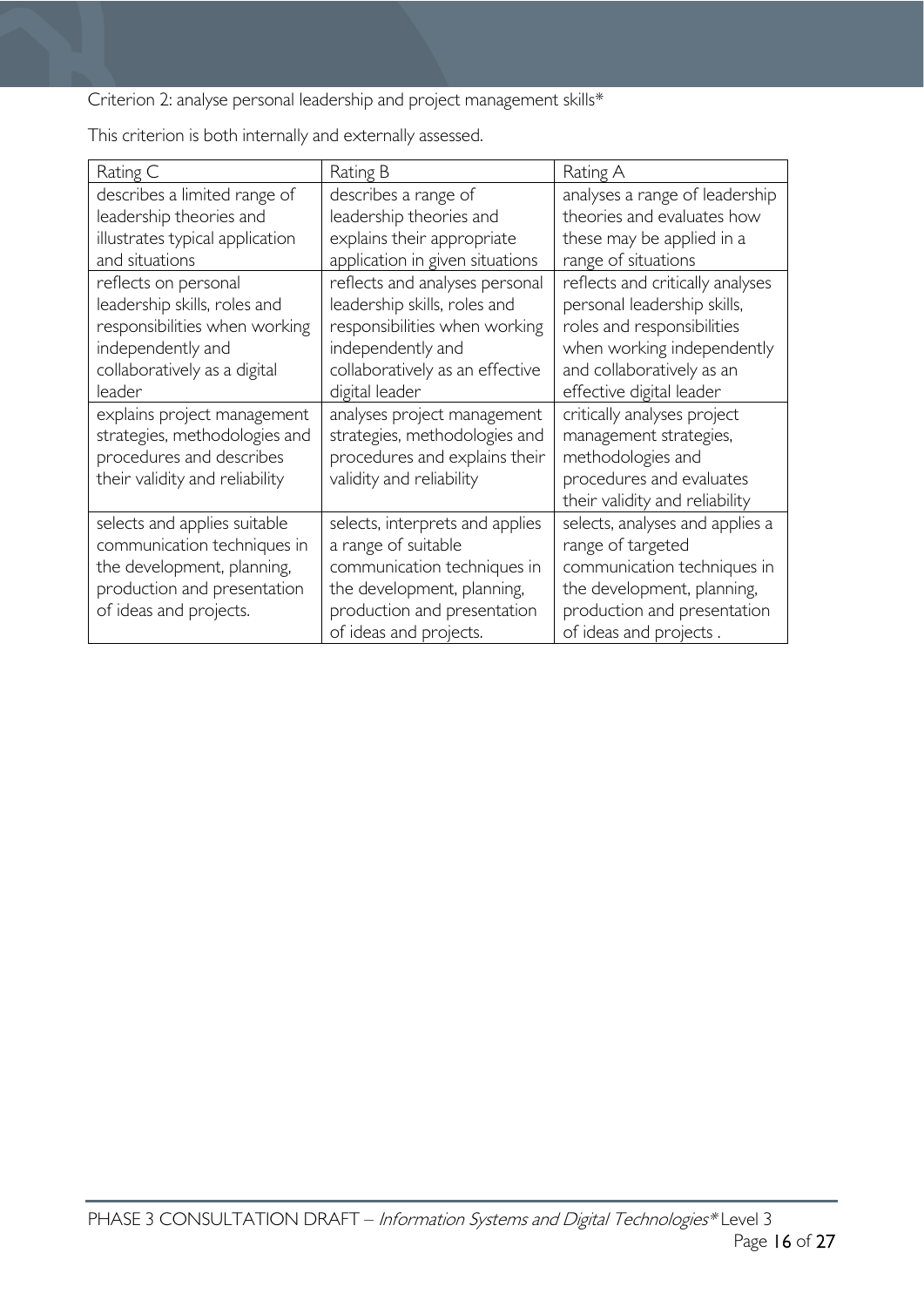Criterion 3: justify choices of hardware components, application software and network technology to provide effective digital solutions\*

| Rating C                                                                                                                                                                   | Rating B                                                                                                                                                                                              | Rating A                                                                                                                                                                                                             |
|----------------------------------------------------------------------------------------------------------------------------------------------------------------------------|-------------------------------------------------------------------------------------------------------------------------------------------------------------------------------------------------------|----------------------------------------------------------------------------------------------------------------------------------------------------------------------------------------------------------------------|
| selects and uses with limited<br>explanation, appropriate<br>digital components,<br>application features and<br>network technology to create<br>feasible systems solutions | selects and effectively uses<br>with some justification,<br>appropriate digital<br>components, a range of<br>application features and<br>network technology to create<br>functional systems solutions | thoroughly justifies the<br>selection of appropriate<br>digital components including<br>network technology and<br>effectively uses a range of<br>relevant and complex<br>features to create<br>sophisticated systems |
|                                                                                                                                                                            |                                                                                                                                                                                                       | solutions                                                                                                                                                                                                            |
| describes with some analysis,<br>relationships in data sets to<br>draw generally informed<br>conclusions and make<br>predictions, with some<br>justification               | analysis of relationships in<br>data sets to draw informed<br>conclusions and make<br>justified predictions                                                                                           | analysis of relationships in<br>data sets to draw insightful<br>conclusions and make well-<br>justified predictions                                                                                                  |
| applies a limited range of<br>technical skills and processes<br>to develop generally efficient<br>and logical solutions to<br>problems                                     | capably applies a range of<br>technical skills and processes<br>to develop efficient and<br>mostly logical solutions to<br>some complex problems                                                      | proficiently applies a broad<br>range of skills and processes<br>to develop highly efficient<br>and logical solutions to<br>complex problems                                                                         |
| identification and discussion<br>of a limited range of potential<br>risks to software and data<br>security, identifying ways to<br>minimize risk.                          | identification and discussion<br>of a range of potential risks<br>to software and data security,<br>providing some<br>recommendations to plan risk<br>management.                                     | comprehensive identification<br>and analysis of the potential<br>risks to software and data<br>security, providing<br>recommendations to plan<br>effective risk management.                                          |

This criterion is both internally and externally assessed.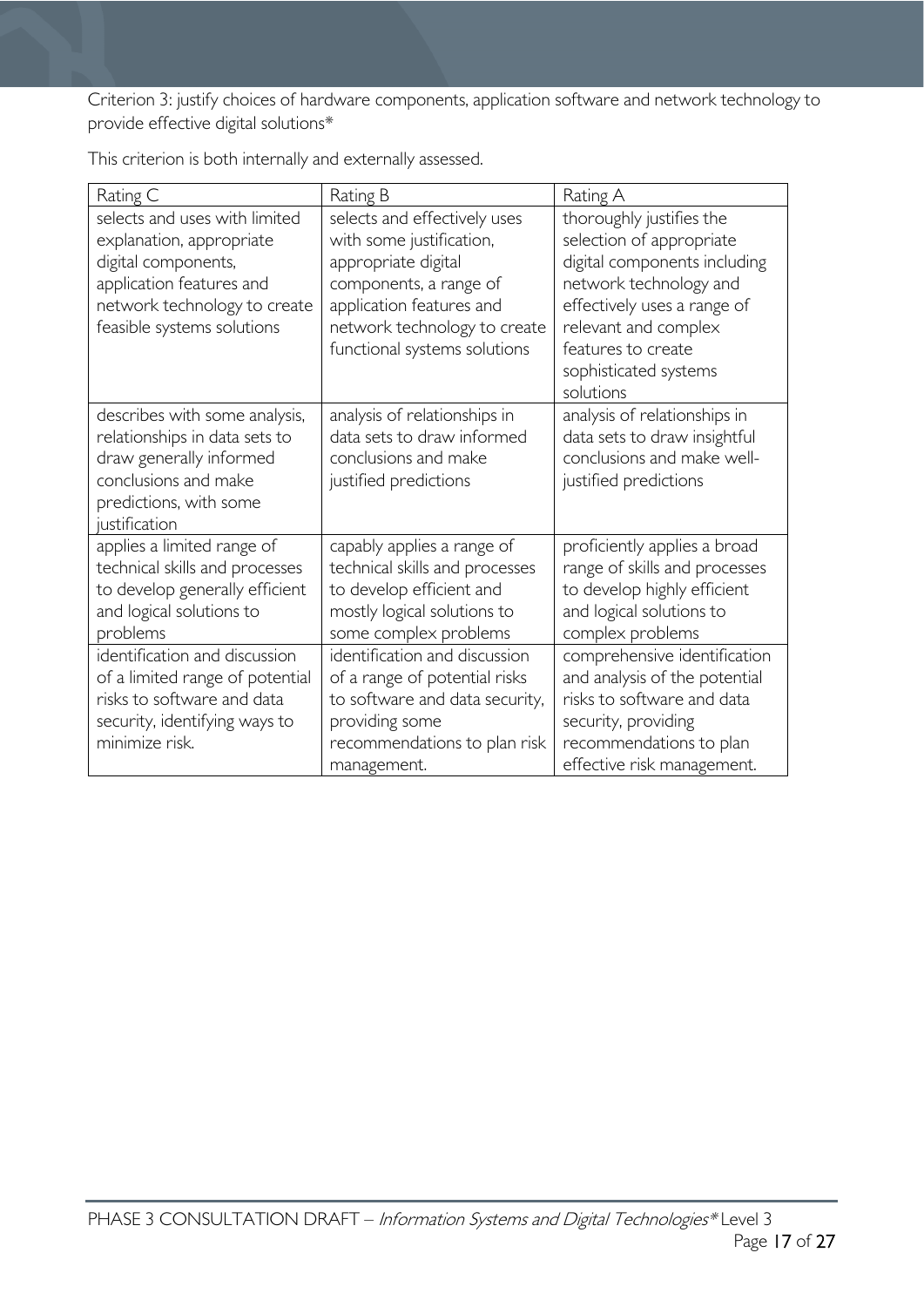Criterion 4: explain the role of creativity, innovation and intrapreneurship in organisations

This criterion is only internally assessed.

| Rating C                                                                                                                                                              | Rating B                                                                                                                                                                         | Rating A                                                                                                                                                                                                                                      |
|-----------------------------------------------------------------------------------------------------------------------------------------------------------------------|----------------------------------------------------------------------------------------------------------------------------------------------------------------------------------|-----------------------------------------------------------------------------------------------------------------------------------------------------------------------------------------------------------------------------------------------|
| describes and applies a                                                                                                                                               | explains and applies a range                                                                                                                                                     | analyses and applies a range                                                                                                                                                                                                                  |
| limited range of agile                                                                                                                                                | of agile principles of                                                                                                                                                           | of agile principles of                                                                                                                                                                                                                        |
| principles of teamwork                                                                                                                                                | teamwork                                                                                                                                                                         | teamwork                                                                                                                                                                                                                                      |
| describes how enterprise can                                                                                                                                          | explains how enterprise can                                                                                                                                                      | analyses how enterprise can                                                                                                                                                                                                                   |
| help drive the development                                                                                                                                            | help drive the development                                                                                                                                                       | help drive the development                                                                                                                                                                                                                    |
| of new solutions or product                                                                                                                                           | of new solutions or product                                                                                                                                                      | of new solutions or product                                                                                                                                                                                                                   |
| ideas                                                                                                                                                                 | ideas                                                                                                                                                                            | ideas                                                                                                                                                                                                                                         |
| describes a variety of<br>occupations involving digital<br>systems, including the roles<br>and the responsibilities of<br>people working within these<br>occupations. | compares and analyses a<br>variety of occupations<br>involving digital systems,<br>including roles and the<br>responsibilities of people<br>working within these<br>occupations. | analyses roles and<br>responsibilities of a range of<br>occupations or careers<br>(including those outside of<br>core computing careers) and<br>evaluates ways in which digital<br>systems could contribute to<br>them now and in the future. |

Criterion 5: explain the interrelationships between digital technologies and transformation

This criterion is only internally assessed.

| Rating C                                                                                                                              | Rating B                                                                                                                    | Rating A                                                                                                                               |
|---------------------------------------------------------------------------------------------------------------------------------------|-----------------------------------------------------------------------------------------------------------------------------|----------------------------------------------------------------------------------------------------------------------------------------|
| examines the scope of digital<br>transformation and describes<br>current technologies and<br>innovations                              | investigates the scope of<br>digital transformation and<br>analyses current and<br>emerging technologies and<br>innovations | investigates the scope of<br>digital transformation and<br>critically analyses current and<br>emerging technologies and<br>innovations |
| explains with some analysis<br>the role of failure in the<br>digital transformation<br>journeys of local or global<br>organisations   | analyses the role of failure in<br>the digital transformation<br>journeys of local or global<br>organisations               | critically analyses the role of<br>failure in the digital<br>transformation journeys of<br>local or global organisations               |
| explains with some analysis<br>the impact, including<br>unintended negative<br>consequences, of choices<br>made about technology use. | analyses the impact, including<br>unintended negative<br>consequences, of choices<br>made about technology use.             | critically analyses the impact,<br>including unintended negative<br>consequences, of choices<br>made about technology use.             |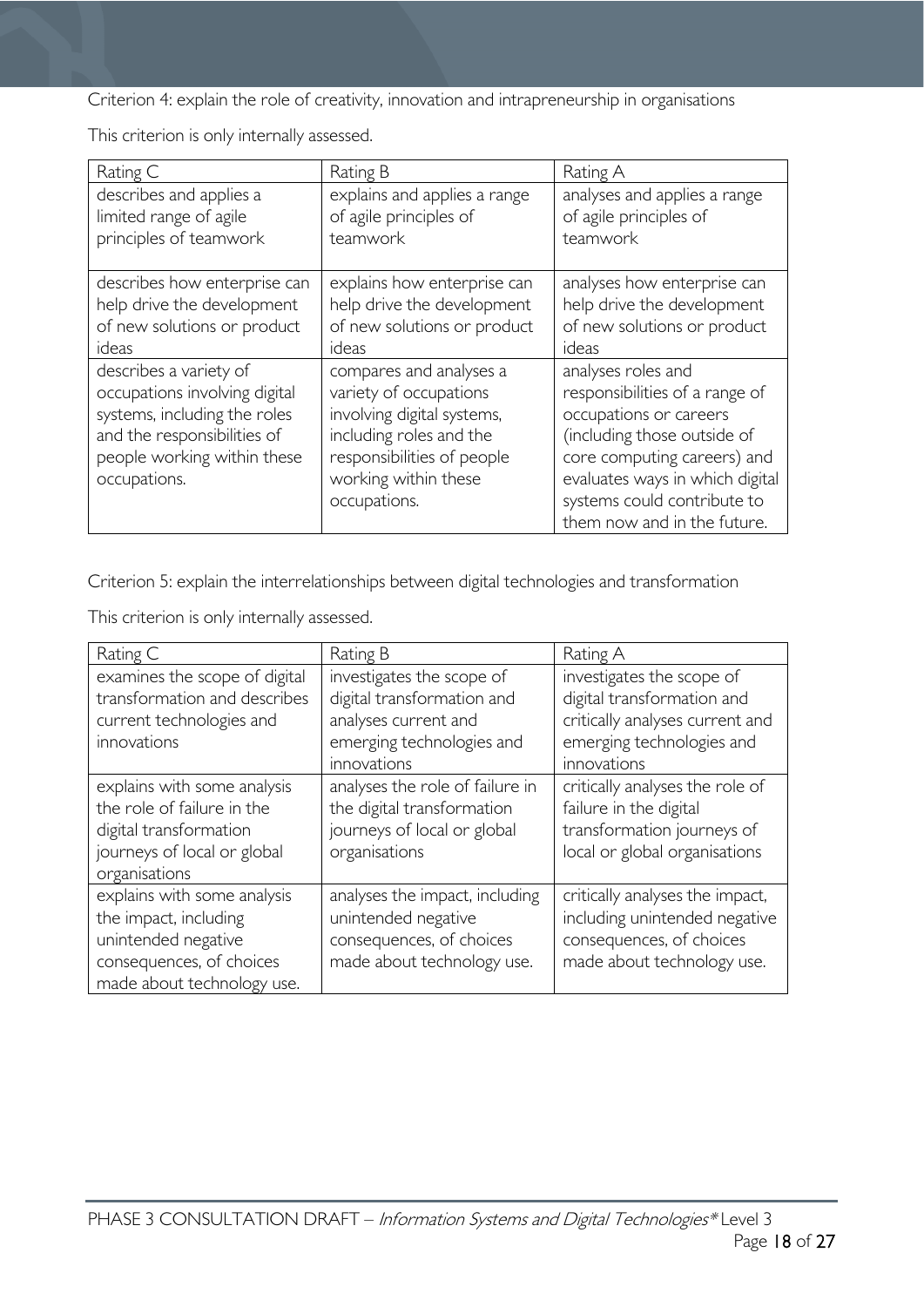Criterion 6: explain how digital solutions are utilised and their impact on society

This criterion is only internally assessed.

| Rating C                         | Rating B                         | Rating A                           |
|----------------------------------|----------------------------------|------------------------------------|
| explains with some analysis      | analyses legal, social, ethical, | critically analyses legal, social, |
| legal, social, ethical, cultural | cultural and/or sustainability   | ethical, cultural and/or           |
| and/or sustainability            | considerations associated        | sustainability considerations      |
| considerations associated        | with the development of          | associated with the                |
| with the development of          | information systems and          | development of information         |
| information systems and          | frequently                       | systems and                        |
| generally applies a              | applies a professional code of   | consistently applies a             |
| professional code of conduct     | conduct to their own practice    | professional code of conduct       |
| to their own practice            |                                  | to their own practice              |
| identifies and generally         | identifies and frequently        | identifies and consistently        |
| applies practices that meet      | applies appropriate practices    | applies appropriately              |
| legal and ethical obligations    | that meet legal and ethical      | practices that meet legal and      |
| and creative commons,            | obligations and creative         | ethical obligations and            |
| copyright and trademark          | commons, copyright and           | creative commons, copyright        |
| protocols and respects           | trademark protocols and          | and trademark protocols and        |
| intellectual property            | respects intellectual property   | respects intellectual property     |
| identify and discuss the need    | analyse and discuss the need     | critically analyse and discuss     |
| for digital literacy skills      | for digital literacy skills      | the need for digital literacy      |
| including digital citizenship to | including digital citizenship to | skills including digital           |
| engage in society (learning,     | engage in society.               | citizenship to engage in           |
| life and work).                  |                                  | society.                           |

## <span id="page-18-0"></span>Quality Assurance

• This will be determined by TASC at time of accreditation.

# <span id="page-18-1"></span>Qualifications and Award Requirements

The final award will be determined by the Office of Tasmanian Assessment, Standards and Certification from the 9 ratings (6 ratings from the internal assessment and 3 ratings from the external assessment).

The minimum requirements for an award in *Digital Management and Leadership*\* Level 3 are as follows:

EXCEPTIONAL ACHIEVEMENT (EA) 8'A' ratings, 1 'B' rating (2 'A' ratings, 1 'B' rating from external assessment)

HIGH ACHIEVEMENT (HA) 4 'A' ratings, 4 'B' ratings, 1 'C' ratings (1 'A' rating, 1 'B' rating and 1 'C' rating from external assessment)

COMMENDABLE ACHIEVEMENT (CA)

4 'B' ratings, 4 'C' ratings (1 'B' ratings, 2 'C' ratings from external assessment)

SATISFACTORY ACHIEVEMENT (SA)

7 'C' ratings (2 'C' ratings from external assessment)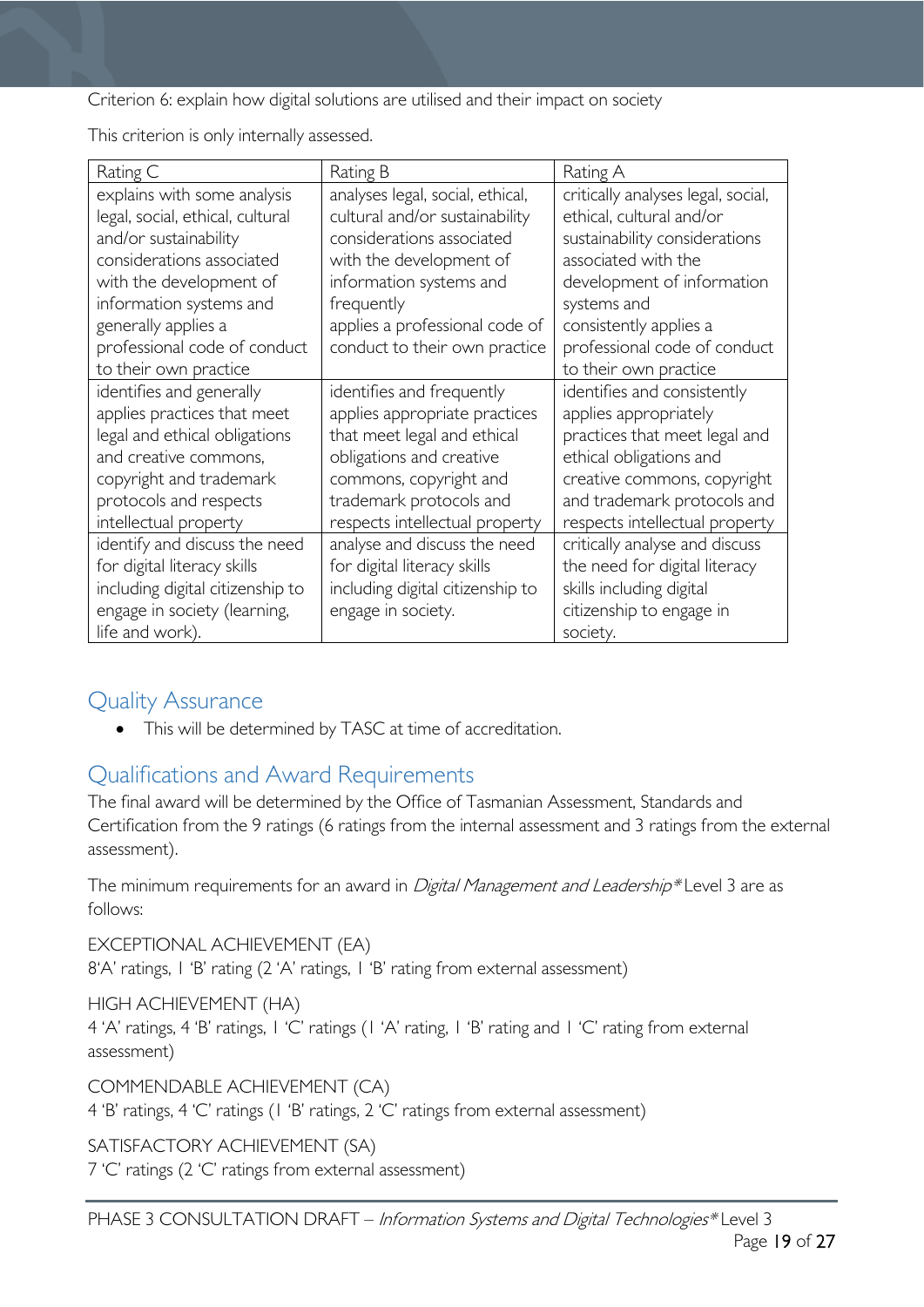# PRELIMINARY ACHIEVEMENT (PA)

5 'C' ratings

A learner who otherwise achieves the ratings for a CA (Commendable Achievement) or SA (Satisfactory Achievement) award but who fails to show any evidence of achievement in one or more criteria ('z' notation) will be issued with a PA (Preliminary Achievement) award.

# <span id="page-19-0"></span>Course Evaluation

• This will be confirmed by time of accreditation.

### <span id="page-19-1"></span>Course Developer

This course has been developed by the Department of Education's Years 9 to 12 Learning Unit in collaboration with Catholic Education Tasmania and Independent Schools Tasmania.

# <span id="page-19-2"></span>Accreditation and Version History

• Details to be determined by TASC at time of accreditation.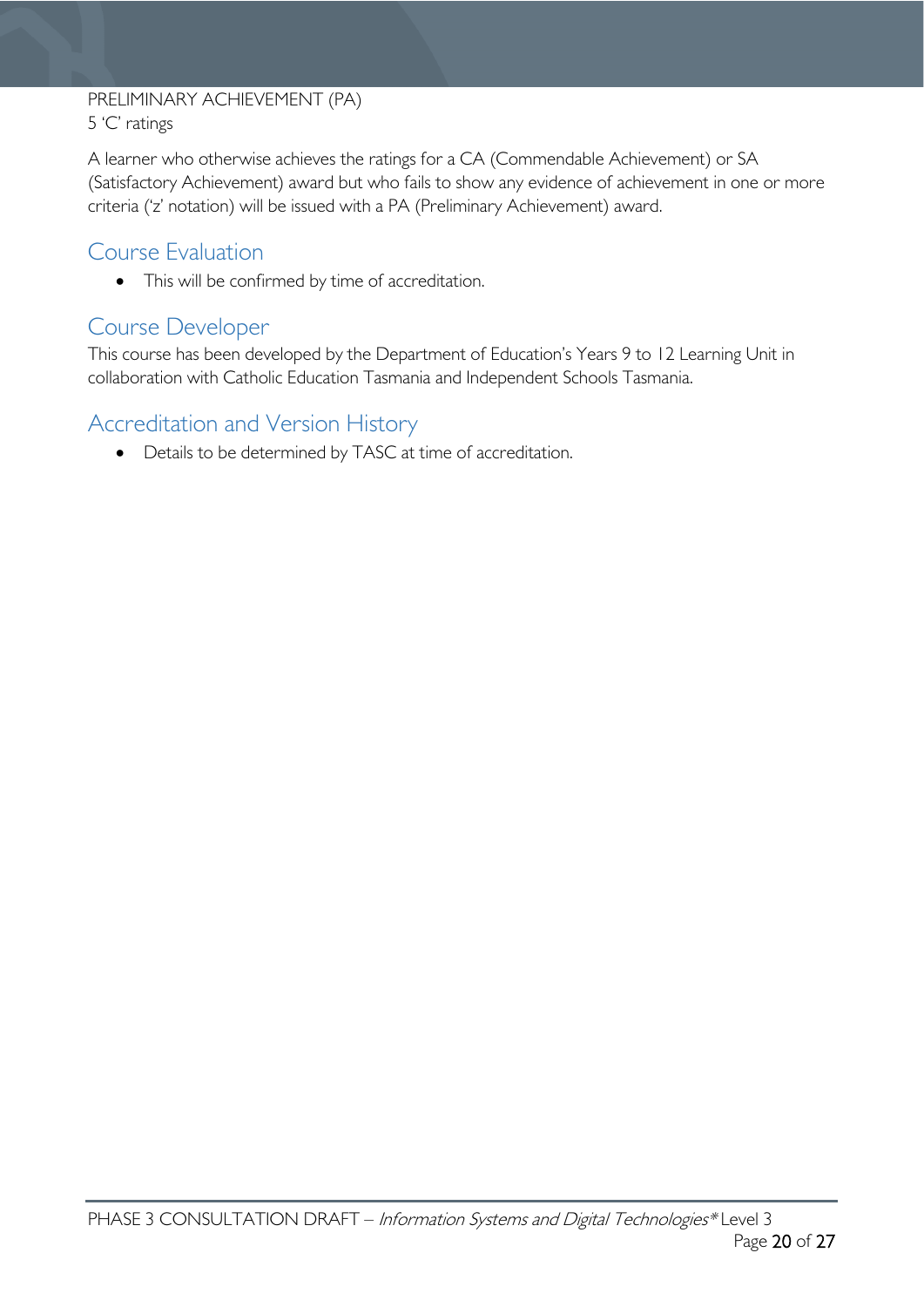# Appendix 1 - Line of Sight

| Learning Outcomes |                        |                             |                                            |                                                                                   |  |
|-------------------|------------------------|-----------------------------|--------------------------------------------|-----------------------------------------------------------------------------------|--|
| What students are | Content                |                             |                                            |                                                                                   |  |
| expected to learn | What teachers<br>teach | <b>Work Requirements</b>    |                                            |                                                                                   |  |
|                   |                        | Some of what<br>learners do | Criteria                                   |                                                                                   |  |
|                   |                        |                             | Key characteristics of<br>what learners do | <b>Standards</b>                                                                  |  |
|                   |                        |                             |                                            | Qualities to be<br>assessed for the key<br>characteristics of<br>what learners do |  |

<span id="page-20-0"></span>

| Learning Outcomes |                                                                     | Course           | Work                      | Criteria     | Standards | General           |
|-------------------|---------------------------------------------------------------------|------------------|---------------------------|--------------|-----------|-------------------|
|                   |                                                                     | Content          | Requirements              |              |           | Capabilities (GC) |
|                   | Analyse and effectively apply a systems development process in      | Module $1, 2, 3$ | Module 1, 2, 3            | $\mathsf{C}$ | All       | GC:               |
|                   | response to an identified problem.                                  |                  |                           |              |           | 開庆院<br>$\equiv$   |
|                   | Analyse and apply personal leadership and project management skills | Module 1, 2, 3   | Module 1, 2, 3 $\mid$ C 2 |              | All       | GC:               |
|                   | when working independently and collaboratively with others.         |                  |                           |              |           | 目題:に              |
|                   |                                                                     |                  |                           |              |           | ₩                 |
| 3.                | Evaluate and engage confidently with components of information      | Module 1, 2, 3   | Module 1, 2, $3 \mid C3$  |              | All       | GC:               |
|                   | systems to achieve digital solutions.                               |                  |                           |              |           | 国盟大会              |
|                   |                                                                     |                  |                           |              |           |                   |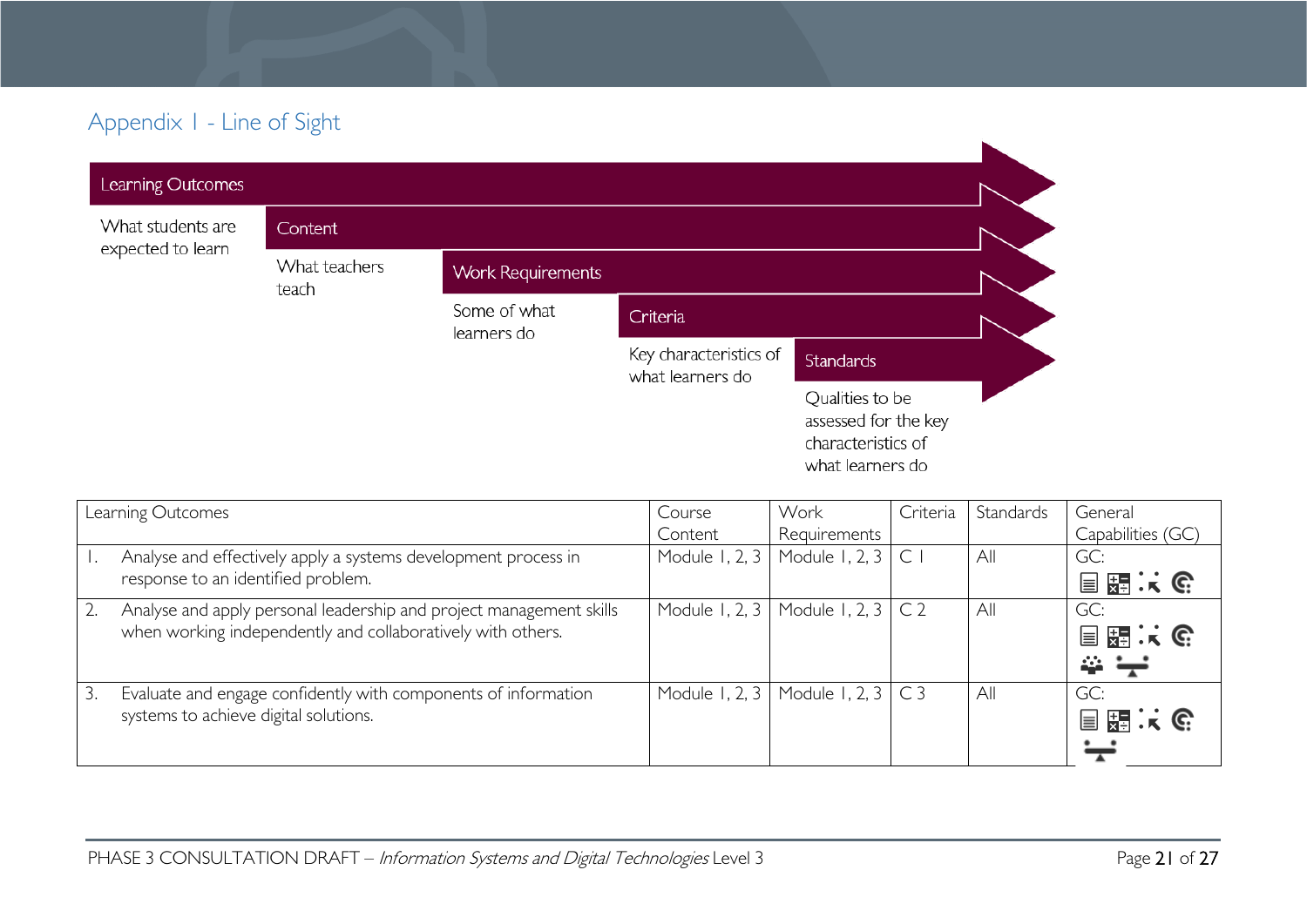| 4. | Describe and analyse the role of creativity, innovation intrapreneurship<br>and or enterprise in digital careers.                                                                 | Module I | Module   | C <sub>4</sub> | All | GC:<br>目開くで<br>益 |
|----|-----------------------------------------------------------------------------------------------------------------------------------------------------------------------------------|----------|----------|----------------|-----|------------------|
|    | Analyse the role digital technologies play in societal and organisational<br>change.                                                                                              | Module 2 | Module 2 | C <sub>5</sub> | All | GC:<br>目開まで<br>益 |
| 6. | Analyse the social, ethical, legal, cultural and/or sustainability issues<br>related to digital technologies and their effects on the individual, society<br>and the environment. | Module 3 | Module 3 | C <sub>6</sub> | All | GC:<br>国兴区泰      |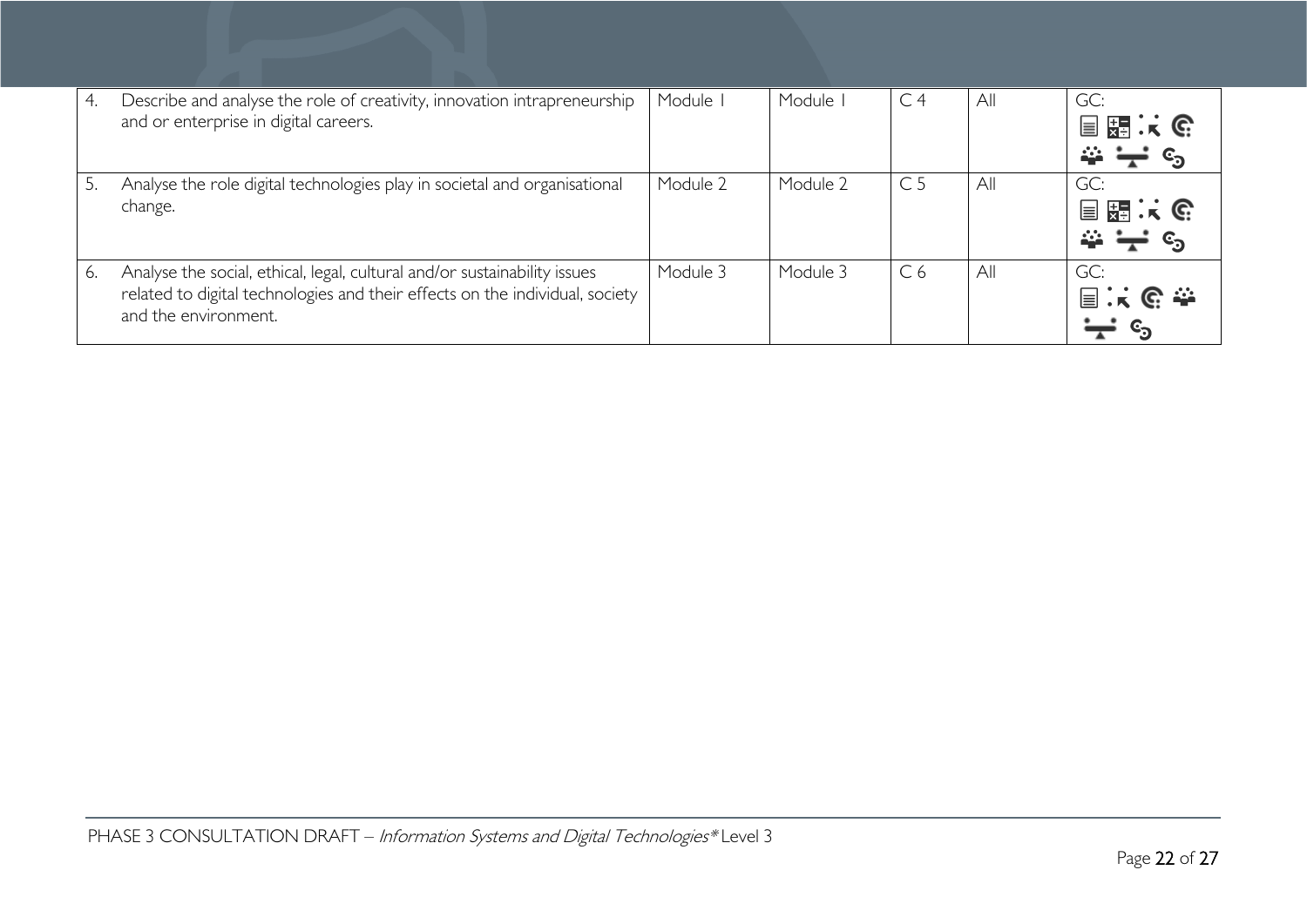# <span id="page-22-0"></span>Appendix 2 - Alignment to Curriculum Frameworks

### <span id="page-22-1"></span>Progression from the F-10 Australian Curriculum: Science

This course component provides a progression from in the F-10 Australian Curriculum: Technologies curriculum - Digital Technologies.

### <span id="page-22-2"></span>Australian Core Skills for Work: Digital Literacy Skills Framework

This course component meets the Level 4 requirements of the core skills for digital literacy.

# <span id="page-22-3"></span>Appendix 3 - Work Requirements

<span id="page-22-4"></span>Module 1 Work Requirements Specifications

Focus Area: Professional Studies

Title of Work Requirement: Research Investigation

Mode /Format: Extended response

Learning Outcomes: 2, 3, 4

Description: Learners will discuss:

- the role of information staff in contemporary organisation
- the role of intraprenuership within an organisation
- the pros and cons of the digital technologies driving advancement and
- the impact of digital transformation within a nominated industry/organisation

Opportunities for excursions/incursion are encouraged to connect learners with real-life contexts. Size: Recommended maximum: 1500 words

#### Timing: none specified

External agencies: opportunities for industry excursion/incursion

### Relevant Criterion/criteria:

- Criterion 2: element 4
- Criterion 3: element 1
- Criterion 4: elements 2 and 3

Relationship to External Assessment: internal

Focus Area: Professional studies

Title of Work Requirement: reflective journal + annotated prototype or proof of concept Mode /Format: Product (rapid prototyping)

#### Learning Outcomes: 1, 2, 3, 4

#### Description:

In agile teams, learners will:

- respond to a provided scenario based on challenges faced by organisations
- they will explore opportunities to produce novel solutions and
- produce an innovative solution annotated prototype or proof of concept

Learners will produce a reflective journal documenting:

- the nature and function of agile teams
	- agile management processes
	- the role of enterprise in SDLC producing innovative/novel solutions
- the role they took within the team
- their personal leadership strengths and challenges in relation to leadership theories Size: recommended maximum of 2500 words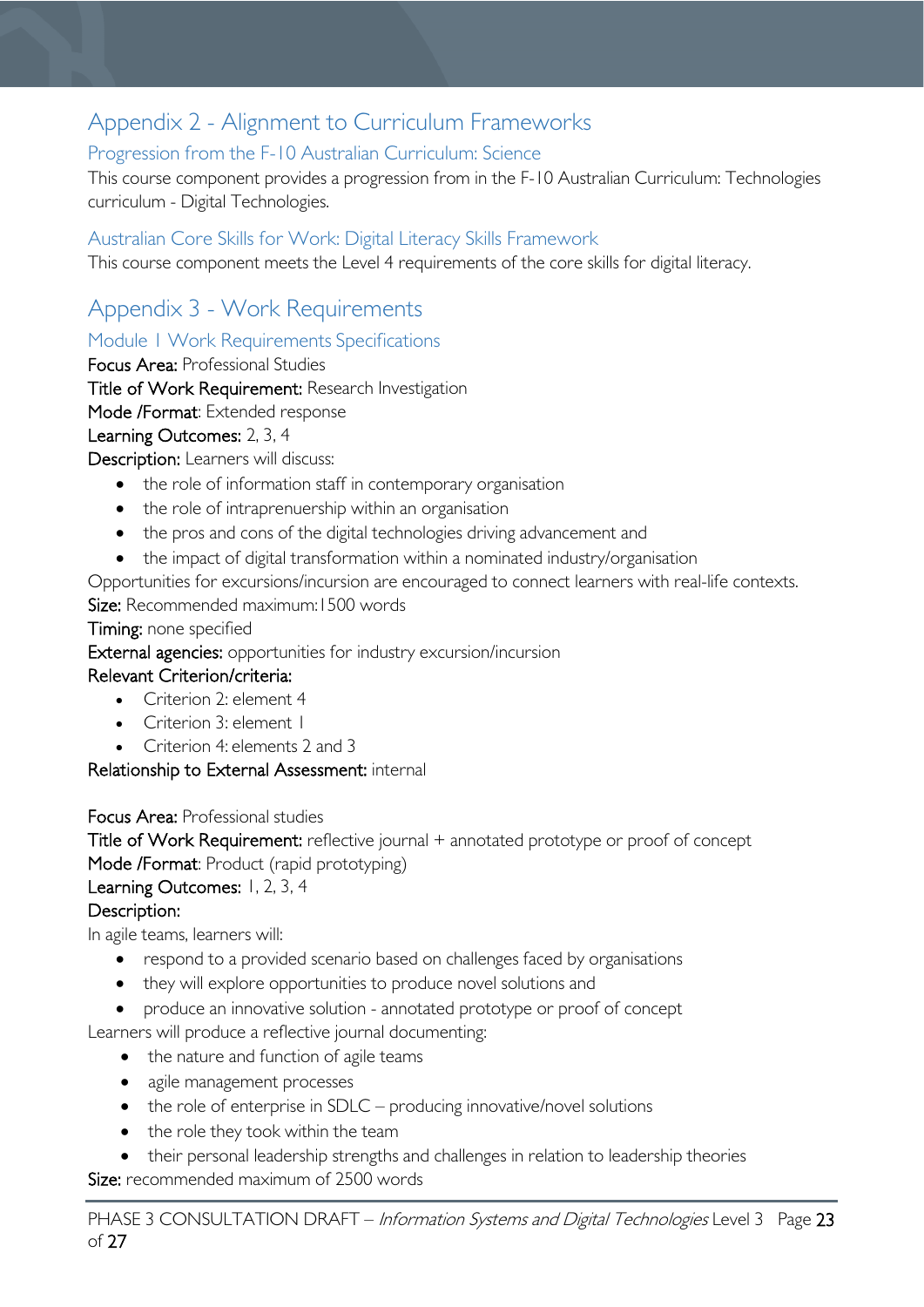#### Timing: none specified

External agencies: opportunities for industry excursion/incursion

#### Relevant Criterion/criteria:

- Criterion I: elements L and 2
- Criterion 2: all standard elements
- Criterion 4: elements 1 and 2

#### Relationship to External Assessment: internal

### <span id="page-23-0"></span>Module 2 Work Requirements Specifications

#### Focus Area: Professional studies

Title of Work Requirement: Data-driven design – solution and pitch

Mode /Format: folio

### Learning Outcomes: 1, 2, 3, 5

#### Description:

In collaborative teams (where possible): Learners will use the SDLC to project manage and develop a working solution. Learners will maintain a production journal detailing each phase of the SDLC and project management process.

The systems task should be of interest to the learner and enable learners to analyse data and assess security risks.

Learners will take a data-driven approach to analyse a problem and design and prototype a solution. Students will then pitch their solution to an audience including possible stakeholders. Learners will need to:

- define the problem to be solved
- investigate the problem identify functional and non-functional requirements, this should include the collection of primary data via a variety of methods including observation, surveys and interviews with peers, focus groups or experts and the analysis of secondary data
- identify and analysis constraints including time, equipment, security (cloud and network infrastructure), data privacy and usability
- identify possible solutions and present them in such a way as to be understandable to stakeholders
- specify the objectives for the project (evaluation criteria) and the digital systems requirements
- monitor, modify and annotate project plans throughout development and evaluation process
- develop a working information system
- create a formal test plan to guide the testing and record test outcomes
- evaluate the efficiency and effectiveness of the solution against their identified evaluation criteria.

Learners will collect evidence for their folio throughout the project While not an exhaustive list, this evidence may take the form of progress journals, annotations to the project plan, screenshots of infographics or dynamic data visualisations, photographs of design iterations and annotated drafts of diagrams.

Learners will clearly identify their role in the project (if working in a team) and reflect on their personal management and leadership.

Size: The size, complexity and scale of the engineering solution will be appropriate to a guided figure of 50 hours for this module - noting students may undertake multiple systems design challenges within this module.

Timing: not specified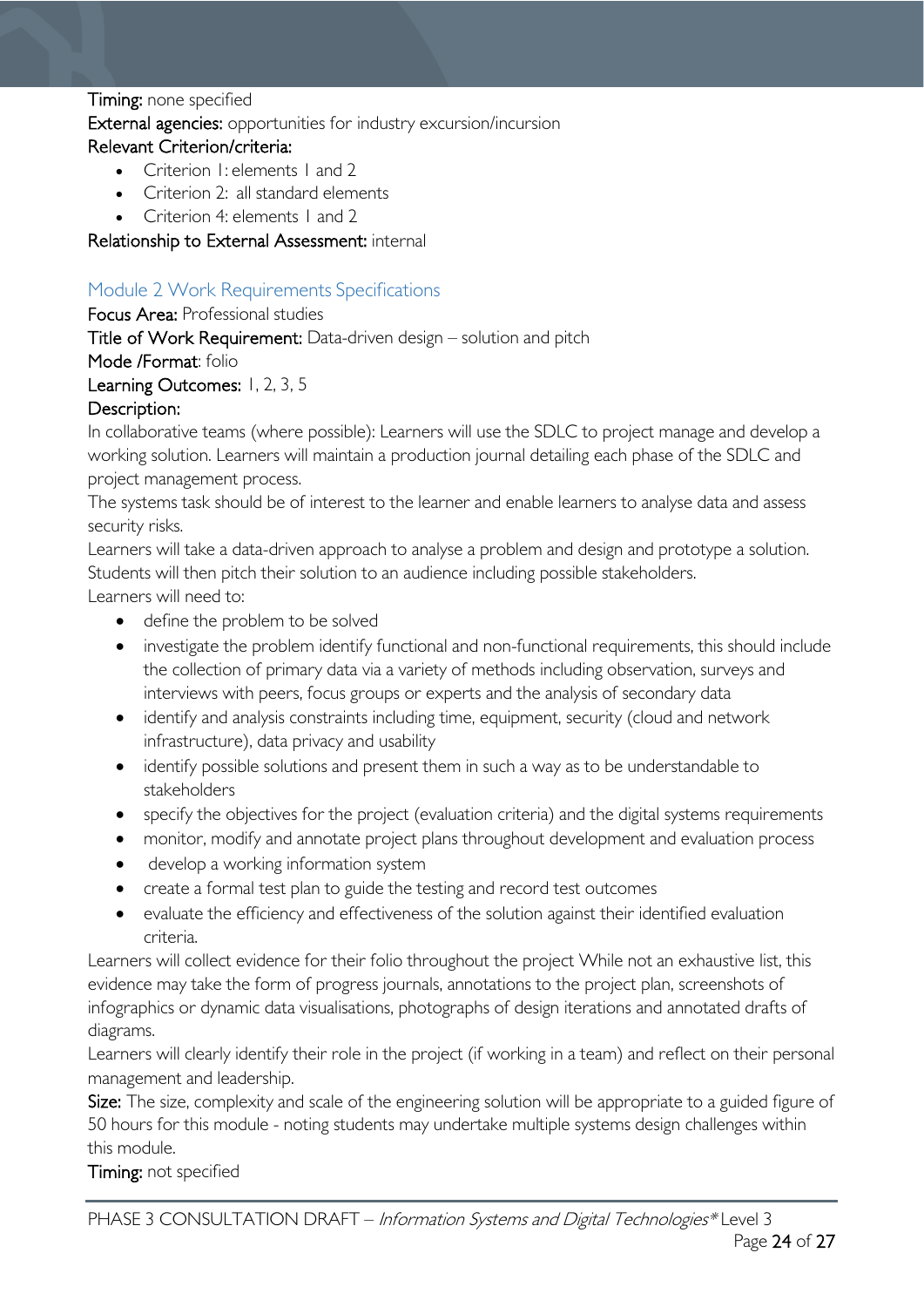#### External agencies: access to peers, focus groups or experts Relevant Criterion/criteria:

### • Criterion 1: all standard elements

- Criterion 2: all standard elements
- Criterion 3: all standard elements
- Criterion 5: element 3

### Relationship to External Assessment: internal

Focus Area: Professional studies

Title of Work Requirement: Research Investigation

Mode /Format: Investigation

Learning Outcomes: 2, 3, 5

Description: Learners will analyse a historical or contemporary information system failure, the role of procedures and/or people in that failure

Size: Recommended maximum 1500 words or 9min multimodal presentation or equivalent

combination of both

Timing: non specified

#### External agencies: none required

### Relevant Criterion/criteria:

- Criterion 2: element 4
- Criterion 3: element 1
- Criterion 5: all standard elements

Relationship to External Assessment: internal

### <span id="page-24-0"></span>Module 3 Work Requirements Specifications

Focus Area: Professional studies

Title of Work Requirement: Learner project folio

Mode /Format: Extended project

Learning Outcomes: 1, 2, 3, 6

Description: Proposal/Feasibility Study (internal)

- Identified research problem (The problem should be manageable and have sufficient complexity to enable the student to achieve at the highest level.)
- Background research to inform problem analysis
- Work plan (timeline/risk mitigation/role allocation)
- Pitch/Presentation

Project (external)

- Introduction
- Project Statement
- Specifications, constraints and limitations
- SDLC Process
	- o Analysis of problem including consultation of stakeholders
	- o Investigation of possible solutions
	- o Criteria for selection of student's solution
	- o Prototyping and developing an effective solution
	- o Testing and evaluation.

Reflective Journal (internal)- demonstrating how the learner: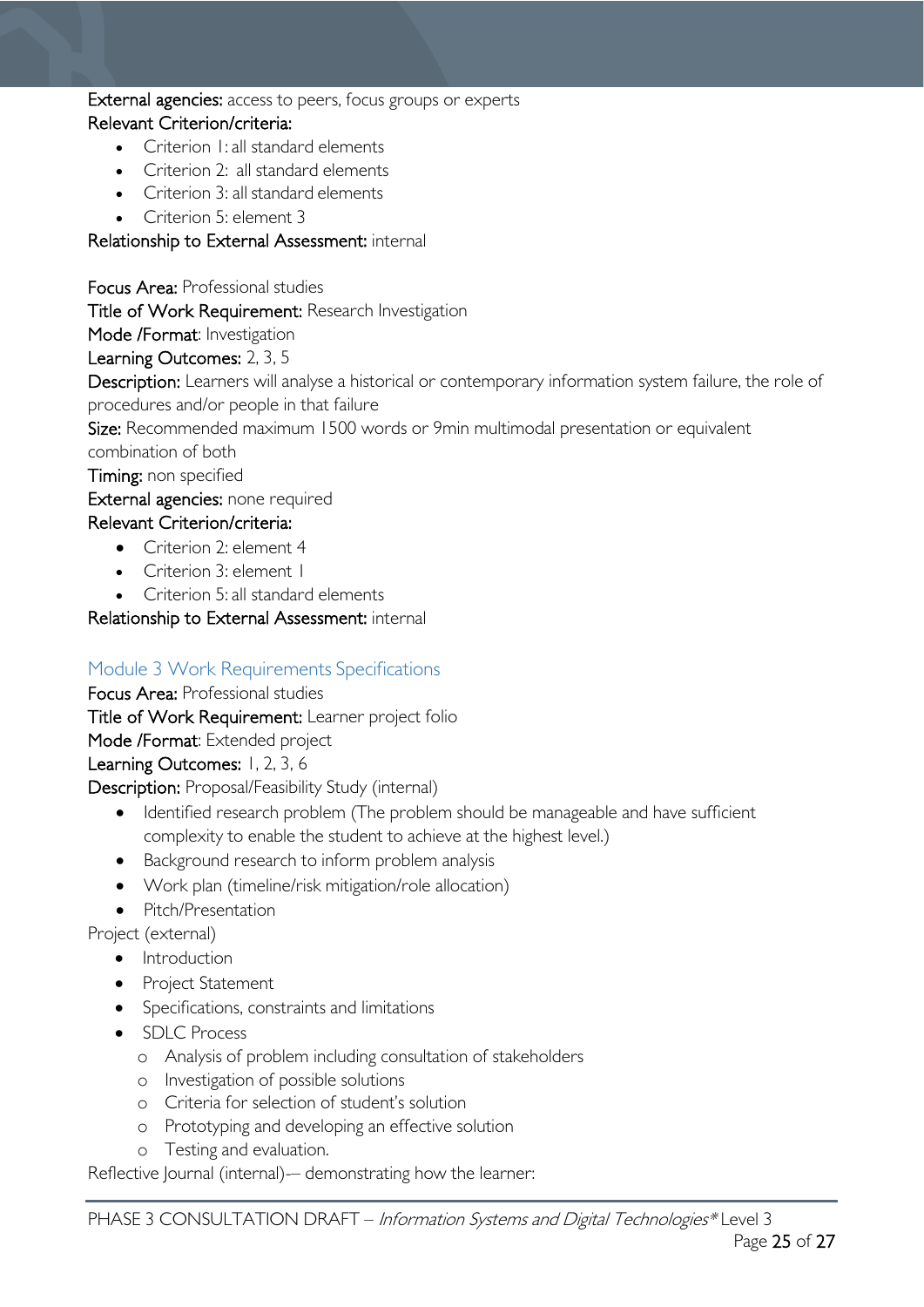- monitored the effectiveness of the plans for their inquiry using appropriate strategies (e.g. developing criteria to measure effective implementation, checking progress according to a timeline, providing progress reports on action taken and decisions made during the process)
- addressed problems encountered
- analysed how perspectives were shaped by the sources of information they used
- effectiveness of the collaborative strategies they used in planning and implementing their inquiry
- evaluated the effectiveness of the inquiry including their research sources, methods, findings and plans and by revising their plans as problems arose.
- The reflective journal serves an important function. The journal assists with ongoing support and supervision and is a formal record enabling authentication of the learner's work. The journal documents the result of collaborative work, reflecting the importance of teamwork to successful information systems projects.
- **The journal should be maintained in electronic form. All items in the journal must be dated and** legible.

#### Size:

Internal

- proposal 750 1000 words or multimodal equivalent
- reflective journal 1000 1500 words or multimodal equivalent

### External

• Folio - Maximum of 40 A4 equivalent pages (includes research, evidence of planning, concept sketches with annotations, photographs, charts/diagrams, etc) no larger than 100 megabytes in total size.

Timing: 50hrs of dedicated class time

External agencies: access to peers, focus groups, community stakeholders or experts

### Relevant Criterion/criteria:

- Criterion 1: all standard elements
- Criterion 2: all standard elements
- Criterion 3: all standard elements
- Criterion 6: all standard elements

Relationship to External Assessment: internally and externally assessed

# <span id="page-25-0"></span>Appendix 4 – General Capabilities and Cross-Curriculum Priorities

Learning across the curriculum content, including the cross-curriculum priorities and general capabilities, assists students to achieve the broad learning outcomes defined in the Alice Springs (Mparntwe) Education Declaration (December 2019).

General Capabilities:

The general capabilities play a significant role in the Australian Curriculum in equipping young Australians to live and work successfully in the twenty-first century.

In the Australian Curriculum, capability encompasses knowledge, skills, behaviours and dispositions. Students develop capability when they apply knowledge and skills confidently, effectively and appropriately in complex and changing circumstances, in their learning at school and in their lives outside school.